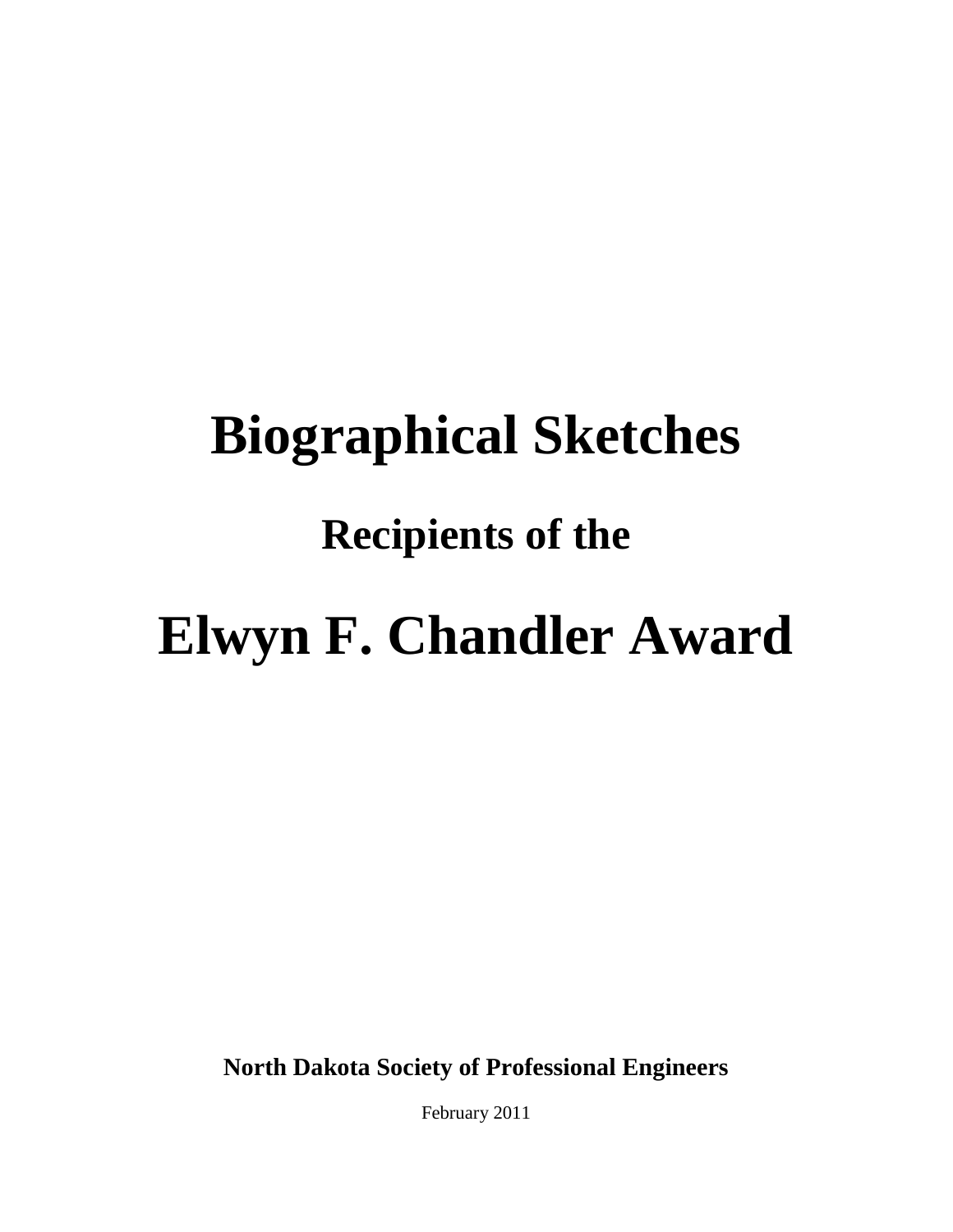### **History of the Elwyn F. Chandler Award**

Giving of an Award for an Outstanding Achievement was first discussed at the annual meeting in March 1944, with John B. Jardine making the motion that the award should be called ELWYN F. CHANDLER AWARD.

At the annual meeting in April 1945 the following by-law was adopted: By-law No. 5 ELWYN F. CHANDLER AWARD.

- (a) The award shall he made in recognition of some outstanding engineering structure, design, research or contribution to the advancement of the engineering profession which was completed, preferably, within the past three years.
- (b) The award shall consist of a scroll and a key.
- (c) The award shall be made not oftener than once every three years.
- (d) The award may be made to a member of the North Dakota Society of Professional Engineers or to an engineer who is a legal resident of North Dakota regardless of the geographical location of the achievement.
- (e) The award may be made to any engineer for an achievement *which* has been performed in the state of North Dakota.
- At the 1951 meeting paragraph (c) was amended to read: The award may be made annually.

#### **1872 — ELWYN FRANCIS CHANDLER — 1946 PIONEER ENGINEER**

When Elwyn Francis Chandler, Ripon College - AB, 1894; Am, 1897, joined the faculty of the University of North Dakota in June of 1899 as Instructor in Mathematics, no one foresaw the impact which he would make upon education for, and the practice of, the profession of engineering.

His formal preparation for his life work contained not a single course in engineering! His favorite subjects were Greek, Latin, and Mathematics; and for a couple of years he taught these three, as well as English Composition. For two years, 1897 - 1899, he pursued graduate work in Applied Mathematics at the University of Wisconsin; and, while he served as teaching fellow, he took no degree there.

His range of interests and activities was just as great in his formative years as in his later professional years. He worked in the college library, was a member and officer of the Choral Union, belonged to the Athenian Society, was secretary of the College Athletic Association, and worked up to editor-in-chief of the student paper.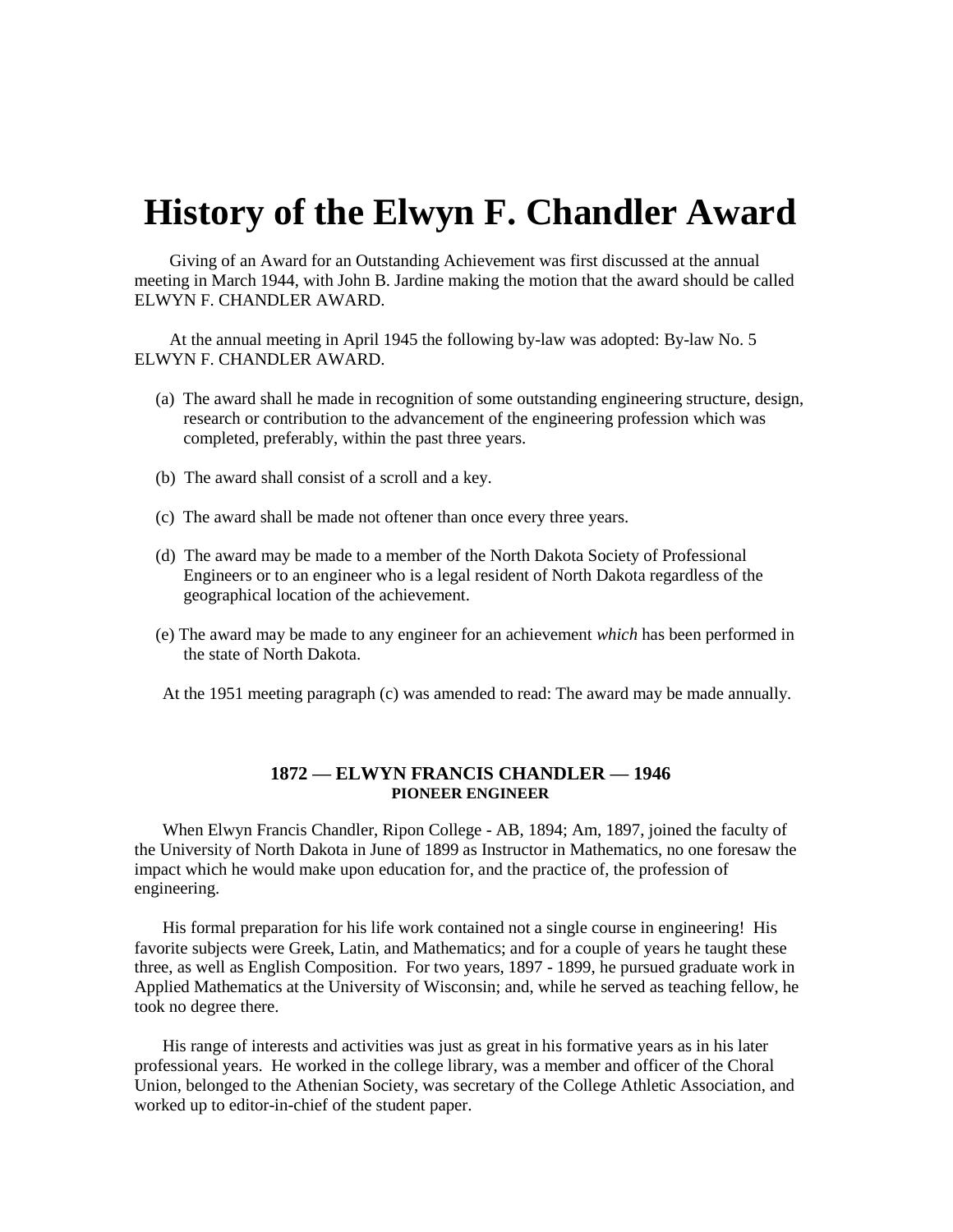Acting as City Engineer for Ripon, Wisconsin, in the spring and summer of 1895, he staked out several miles of the City's sewer system, supervised and inspected construction, and certified claims for payment. This brief experience seems to have shaped, at least in part, his future career.

In 1899 he was appointed Instructor of Mathematics in the University of North Dakota. He rose through the various ranks until he was Professor of Mathematics (1904) and head of the department. His versatility and interests, together with the needs of the University, led to his appointment as Professor of Civil Engineering (1914), then Chairman of the Faculty of the College of Engineering 1925 and finally as Dean of this Faculty 1926 - 1932). In this latter year he became Dean Emeritus, but continued as Professor of Civil Engineering until his health condition forced him to retire in 1944.

During the 45 years of his connection with the University of North Dakota, he challenged, bedeviled, encouraged, stimulated, and stretched the imagination of generations of students; and left an indelible mark on the minds and hearts of countless engineers. But his impact upon the profession was not limited to the class-room!

In addition to his academic responsibilities, he began the systematic study of stream flows in North Dakota. For almost 30 years he was a hydraulic engineer on the staff of the United States Geological Survey. With the passing of the years, this program has become of increasing importance to the state.

He was the first (1904) State Engineer for North Dakota, having drafted the law which established the office, organized the program of work and personally selected several of his successors.

Chandler was a charter member of the North Dakota Society of Engineers, was Secretary of this group from 1912 until 1922, published several papers in its Proceedings, and was most active in raising the standards of the engineering profession. At a later date (1940) he was a charter member of the successor society, The North Dakota Society of Professional Engineers, and gave freely of his time and wisdom in its formative years.

He was also one of the small group which organized and guided the North Dakota Water and Sewage Works Conference; and he is listed first on its roll of charter members. While never holding an office in the organization, he was most faithful in his attendance upon the meetings of the Conference, and published several papers in their "Official Bulletin."

His record of technical publications contains some 25 titles. He was honored by election to Sigma XI and Sigma Tau. To him was presented the pen with which Governor Moses signed into law the legislative act establishing the registration of Professional Engineers. And he was elected the first "honorary life member" of this Society.

A unique personality, a loyal friend, and a keen critic, he labored unceasingly to enhance the public picture of the engineer. His record of service to the University of North Dakota, the State of his adoption, and his chosen profession is matched by few and exceeded by none.

Such was the man whom this Society commemorates, and by whom it is honored, through our highest award — The Chandler Metal.

ALEX C. BURR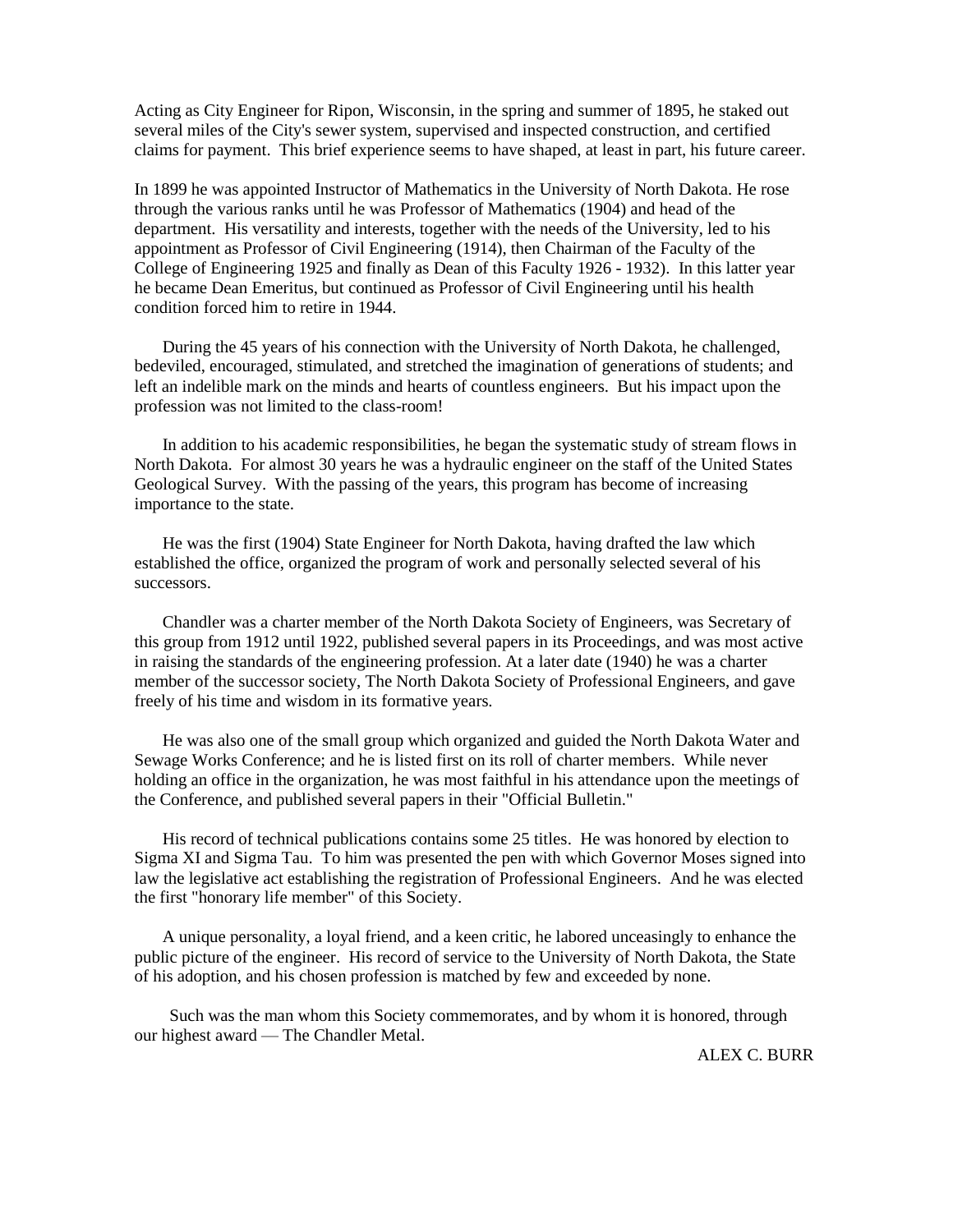

### **Elwyn F. Chandler 1872 - 1946**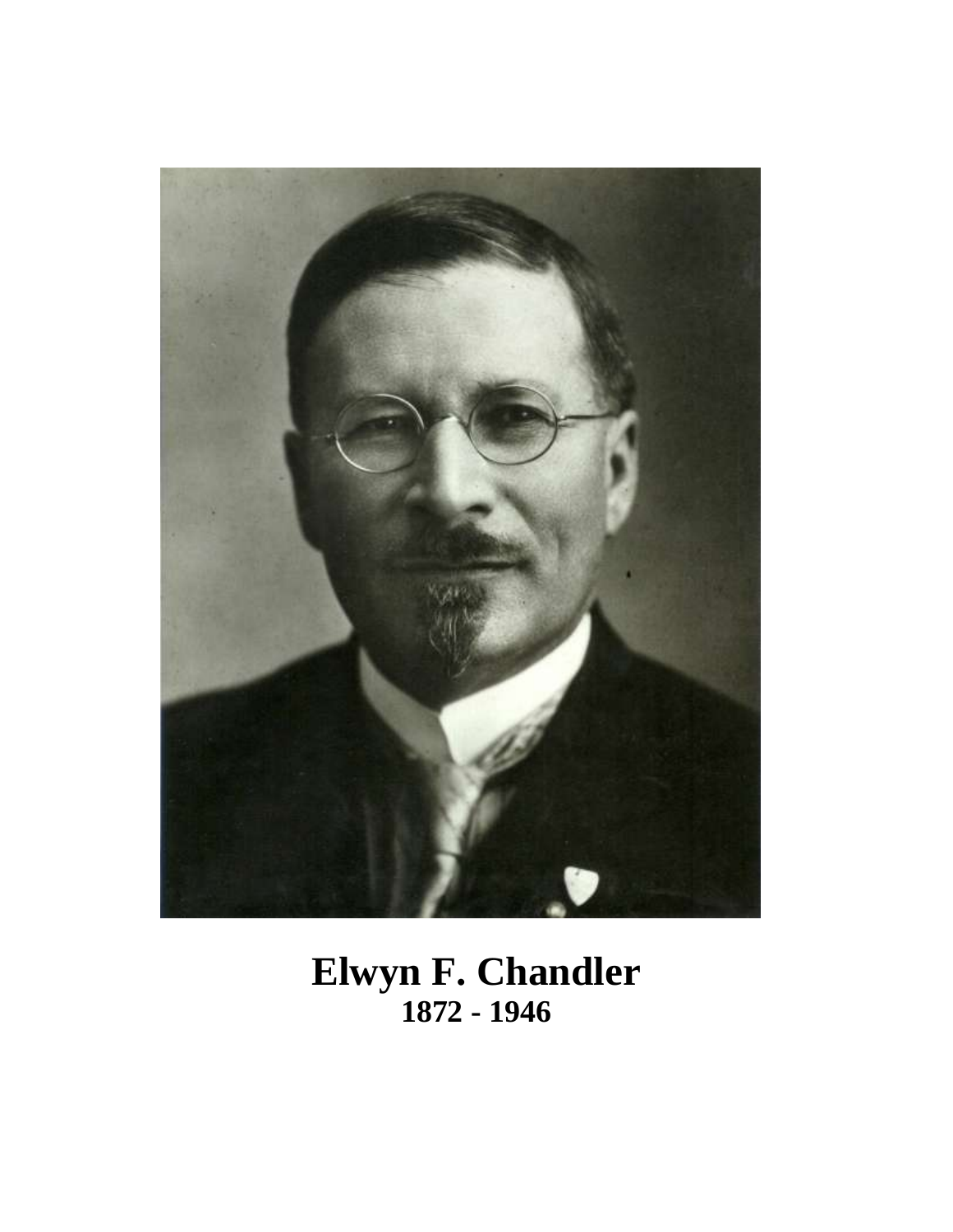## **Elwyn Francis Chandler**

**May, 1939 -** *North Dakota Engineer* **University of North Dakota**

ON AUGUST 29, 1872, Charles Henry Chandler, professor of natural sciences at Antioch college of Ohio, became the proud father of a son who was to take a very active part in the development of the University of North Dakota. This son was named Elwyn Francis Chandler.

Elwyn Francis Chandler's early education consisted of private instruction followed by preparatory work at Ripon College, Wisconsin. Here he studied ancient classical courses, receiving his B. A. in 1894. In 1895 he became principal of the academy at Endeavor, Wisconsin. The following year was spent as instructor of mathematics at the high school of Ripon, Wis. After graduate work taken in attendance and by correspondence, he received his M. A. in 1897. The two following years were spent in the graduate department of the University of Wisconsin with a teaching fellowship for one year.

By this time he had already become active in construction work, being city engineer of Ripon Wisconsin in 1895 and acting city engineer from time to time in later years. In 1899 he came to the University of North Dakota to superintend the construction of Budge hall and parts of Chandler hall.

Dean Chandler has received wide recognition through his work in construction engineering and surveying. His many activities in this line include city engineer of Grand Forks from 1918 to 1919, and assistant engineer in water resources branch of the U. S. Geological Survey from 1903 to 1938. His work with the geological survey consisted of maintenance or supervision of daily records of river flow on the more important rivers of North Dakota and also those of Minnesota and South Dakota. He was also the first state engineer of North Dakota, establishing and beginning the work of that office in July*,* 1904. Since that time he has done considerable work for that office at various times.

As a state representative of the United States Coast and Geodetic survey he directed the C.W.A. local control surveys run through this state during the years from 1933 to 1935. In 1936 he became associate water consultant of the natural resources committee for this region. From 1911 to 1913 he served as chairman of the committee of twelve appointed by different Commercial clubs of the Red river valley cities to attempt to secure complete improvement of the Red River of the Northfor navigation. His remarkably keen memory has made his services invaluable as an expert witness in numerous court cases, the most outstanding being the North Dakota vs. Minnesota drainage case in the U. S. Supreme Court, 1916 to 1923.

He has also served as a member of committees on water utilization of Greater North Dakota Association. From 1933 to 1938 he was a member of the North Dakota State Planning Board.

Dean Chandler's teaching experiences at the University of North Dakota began as an instructor of mathematics in 1899. In 1902 he became assistant professor in charge of the mathematics department, and from 1905 to 1914 he served as professor of mathematics. In 1910 he was placed in charge of civil engineering, becoming professor of civil engineering in 1914. Later he became chairman of engineering faculty and from 1926 to 1932, was dean of the college of engineering.

In his active career he has also found time to assume many business responsibilities of which include: Director of Grand Forks Street Car company, which is now the Grand Forks Transportation company—1914 to date; Director of Grand Forks Building and Loan Association— 1914 to date; Director of Red River National Bank, Grand Forks—1929 to date; and director of University of North Dakota Cooperative Bookstore, 1914 to date, having been president from 1928 to date.

Dean Chandler has also been a member of numerous technical societies. Among them are: American Society of Civil Engineers of which he was an associate member from 1910 to 1927, and a member since that time; Society for Promotion of Engineering Education from 1907 up to the present time; American Association of Engineers from 1920 to the present time; North Dakota Society of Engineers from 1910 until it disbanded, acting as secretary of it from 1912 until 1922; North Dakota Water Works Conference, 1929 to date (in 1935 he became the first honorary life member of this society); North Dakota Academy of Science, 1915 to date; Sigma XI from 1920 until the present time. He is also a member of the American Association of Advance Science and many other societies.

Dean Chandler was married to Anna Levina MacCumber September 7, 1900. They have lived at 3012 University Avenue since 1902.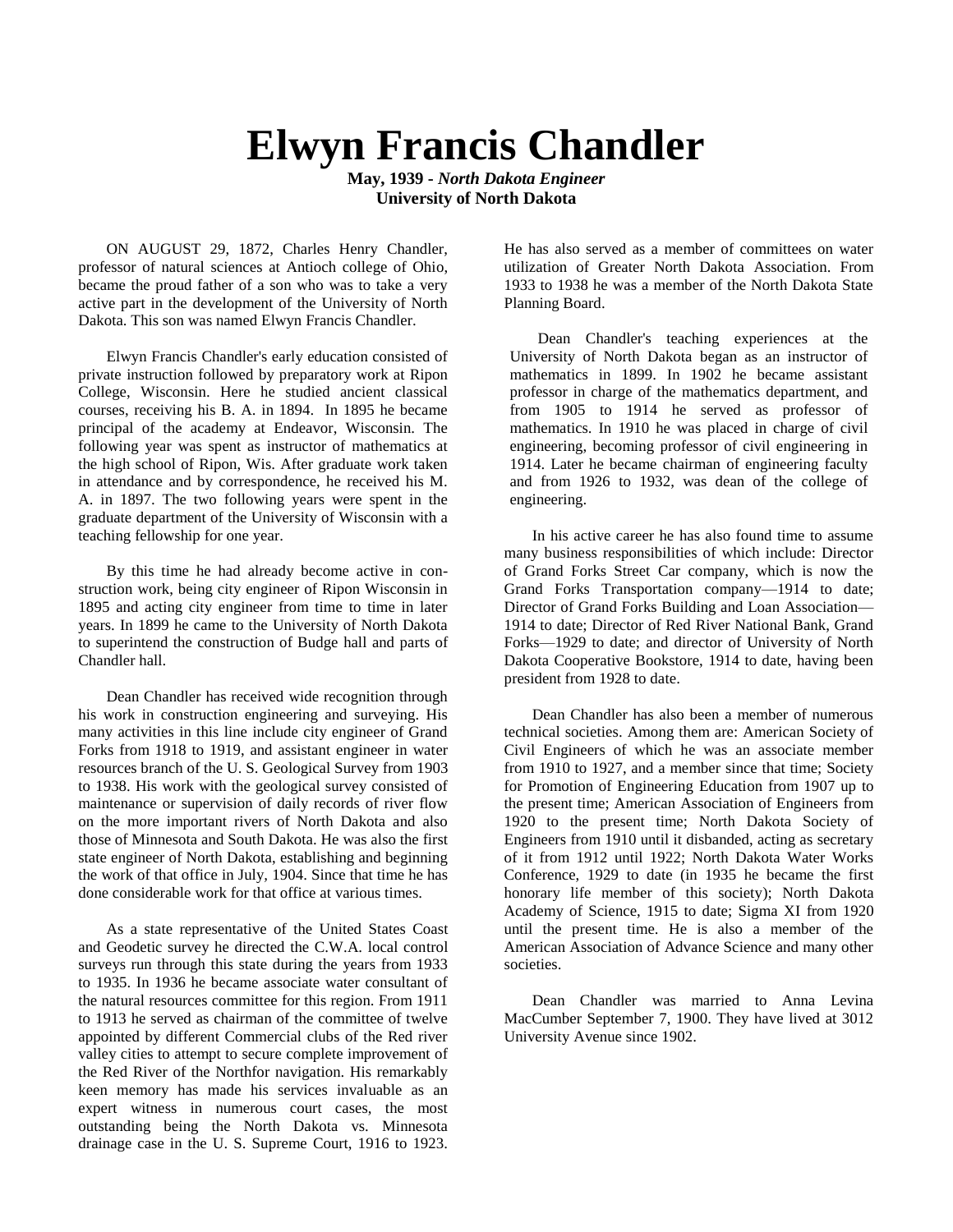### **List of Chandler Award Recipients**

| 1945 | Elwyn F. Chandler       | Anderson, Allan J.       | 1973 |
|------|-------------------------|--------------------------|------|
| 1951 | E. K. Lium              | Anderson, Richard (Dick) | 1984 |
| 1953 | R.M.Dolve               | Apanian, Ronald          | 2005 |
| 1955 | J.W.Bliss               | Arman, Gary              | 2007 |
| 1958 | L. W. Burdick           | Bavone, A. L.            | 1967 |
| 1959 | J. R. Kirby             | Bliss, J.W.              | 1955 |
| 1960 | R. E. Bradley           | Booth, E.J.              | 1961 |
| 1961 | E.J.Booth               | Bradley, R. E.           | 1960 |
| 1962 | C.J.Johnston            | Burdick, L. W.           | 1958 |
| 1963 | John B. Jardine         | Chandler, Elwyn F.       | 1945 |
| 1964 | Cliff Johnson           | Coleman, J. F.           | 1966 |
| 1965 | L.W.Veigel              | Collins, Charles (Cap)   | 1981 |
| 1966 | J. F. Coleman           | Dolve, R.M.              | 1953 |
| 1967 | A. L. Bavone            | Drevecky, Lon            | 2006 |
| 1968 | George Toman            | Fletcher, Alan           | 1980 |
| 1969 | Willis Van Heuvelan     | Fossum, Gil              | 1992 |
| 1970 | Milo Hoisveen           | Gunsch, Michae           | 2010 |
| 1971 | Adrian C. Taylor        | Hoisveen, Milo           | 1970 |
| 1972 | Frank C. Mirgain        | Isaacson, Maurice G.     | 1983 |
| 1973 | Allan J. Anderson       | Jardine, John B.         | 1963 |
| 1974 | Theodore E. Mann        | Johnson, Cliff           | 1964 |
| 1975 | Lloyde Richmond         | Johnston, C.J.           | 1962 |
| 1976 | Reuben Reich            | Jorgenson, James         | 2001 |
| 1977 | George Seaworth         | Kirby, J. R.             | 1959 |
| 1978 | Palmer Reiten           | Lium, E. K.              | 1951 |
| 1979 | James McLaughlin        | Mann, Theodore E.        | 1974 |
| 1980 | Alan Fletcher           | Manz, Oscar              | 1986 |
| 1981 | Charles (Cap) Collins   | McLaughlin, James        | 1979 |
| 1983 | Maurice G. Isaacson     | Meyer, Dennis            | 1988 |
| 1984 | Richard (Dick) Anderson | Mirgain, Frank C.        | 1972 |
| 1986 | <b>Oscar Manz</b>       | Moore, Clifford (Kip)    | 1999 |
| 1988 | Dennis Meyer            | Moore, Marshall          | 2000 |
| 1991 | Frank B. Orthmeyer      | Muscha, Robert F.        | 1995 |
| 1992 | <b>Gil Fossum</b>       | Orthmeyer, Frank B.      | 1991 |
| 1993 | Monte Phillips          | Phillips, Monte          | 1993 |
| 1994 | Raymond Rolshoven       | Reich, Reuben            | 1976 |
| 1995 | Robert F. Muscha        | Reiten, Palmer           | 1978 |
| 1996 | VernZink                | Richmond, Lloyde         | 1975 |
| 1999 | Clifford (Kip) Moore    | Rolshoven, Raymond       | 1994 |
| 2000 | <b>Marshall Moore</b>   | Seaworth, George         | 1977 |
| 2001 | James Jorgenson         | Taylor, Adrian C.        | 1971 |
| 2004 | Lawrence Woodbury       | Toman, George            | 1968 |
| 2005 | Ronald Apanian          | Van Heuvelan, Willis     | 1969 |
| 2006 | Lon Drevecky            | Veigel, L.W.             | 1965 |
| 2007 | Gary Arman              | Wieland, Dean            | 2008 |
| 2008 | Dean Wieland            | Woodbury, Lawrence       | 2004 |
| 2010 | Michael Gunsch          | Zink, Vern               | 1996 |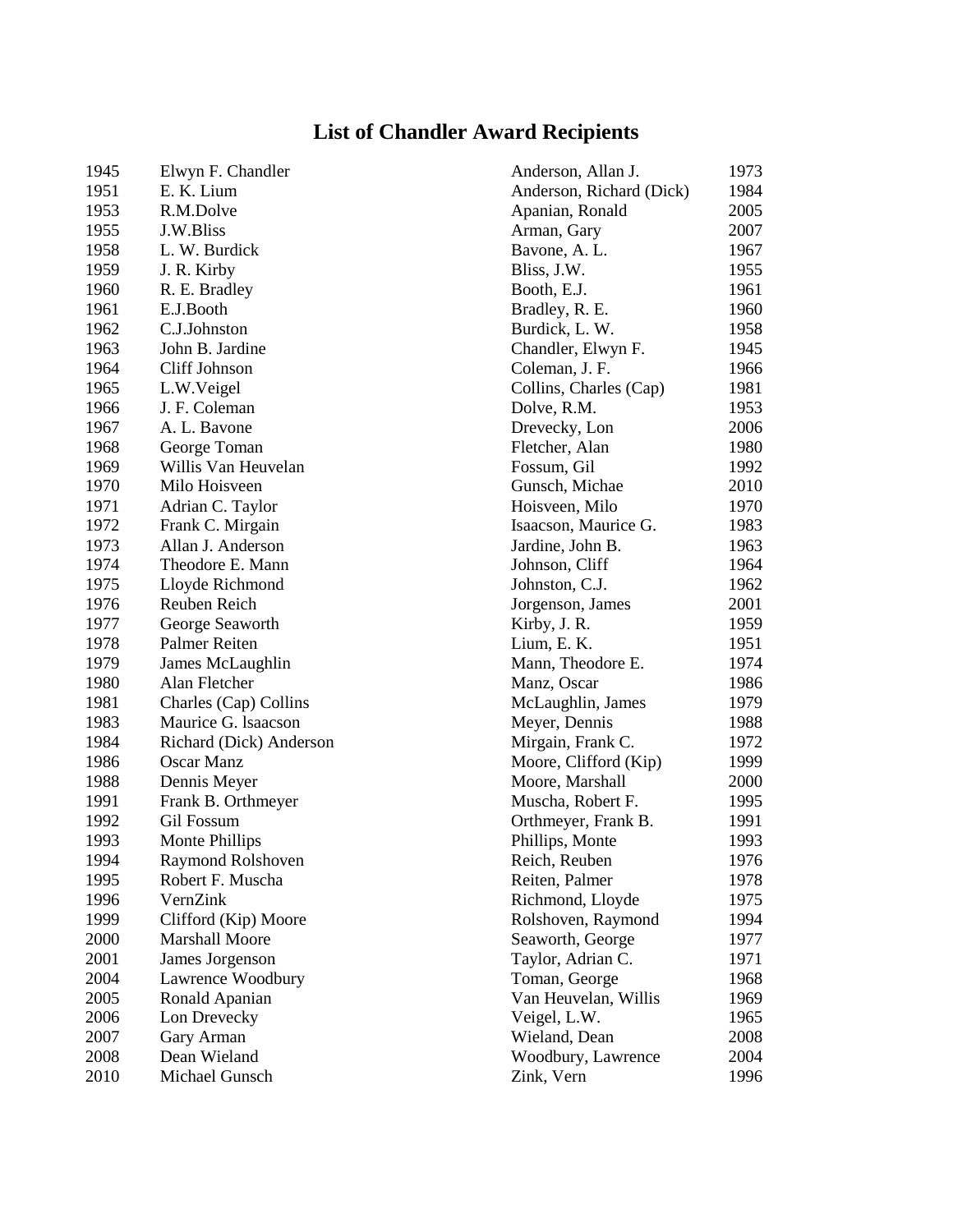

### **E. L. Lium 1896-1968**

Elder L. Lium began teaching full time at the University of North Dakota in 1935. He was named acting dean in 1951, and was promoted to dean in 1952. He retired in 1963 as professor and dean emeritus of engineering.

Dean Lium, who had served as Grand Forks city engineer from 1928 until 1935, received a Bachelor of Science degree in civil engineering from UND in 1921. Upon his graduation from UND, Dean Lium practiced engineering in the Wahpeton - Breckenridge area until 1923, when he went into general contracting work at Grant's Pass, Ore. He did construction engineering in Florida, returning to Oregon in 1927 as a highway department engineer.

Dean Lium received an honorary doctorate degree from the University in 1934. He served six years on the North Dakota State Board of Registration for Engineers and was past president of the State Society of Professional Engineers. Dean Lium served in the U.S. Air Corps during World War I, enlisting in January of 1918. He was discharged in January the following year with the rank of second lieutenant.

He was a member of the Grand Forks Country Club, Elks, Disabled American Veterans Chapter 2, Alpha Tau Omega social fraternity, Sigma Tau and Sigma XI honorary engineering societies, and of local, state and national chapters of the Society of Professional Engineers. He was also a member of the Federated Church of Grand Forks.

## **1951 1953**



**R. M. Dolve**

#### **1883-1961**

Robert M. Dolve served as Dean of the College of Engineering at NDSU from 1928 until his retirement in 1954. In that year a new engineering building was named for him and he was presented with an honorary doctor of science degree.

Dolve was a 1905 graduate of the NDAC with a Bachelor of Science degree in engineering. In 1906, Dolve worked with the United States Geological Survey before returning to NDAC. From 1906 to 1926, he was an instructor in engineering until becoming head of mechanical engineering in 1915 and dean in 1926. He received his master's degree from Cornell University in 1919.

He was a member of several engineering societies, the North Dakota Academy of Science, the Fargo Engineers Club, the National and North Dakota Education Association. He was recognized by Who's Who in Engineering, Who's Who in the Central States and American Men of Science. He served on many faculty committees and published several articles in extension and farm magazines.

In his 55 years at NDSU, the engineering school grew from a small department to an accredited unit, enrolling about a third of NDSU students.

He married Blanche Moyer and they had two sons and a daughter.

He and his wife Mary had a son and a daughter.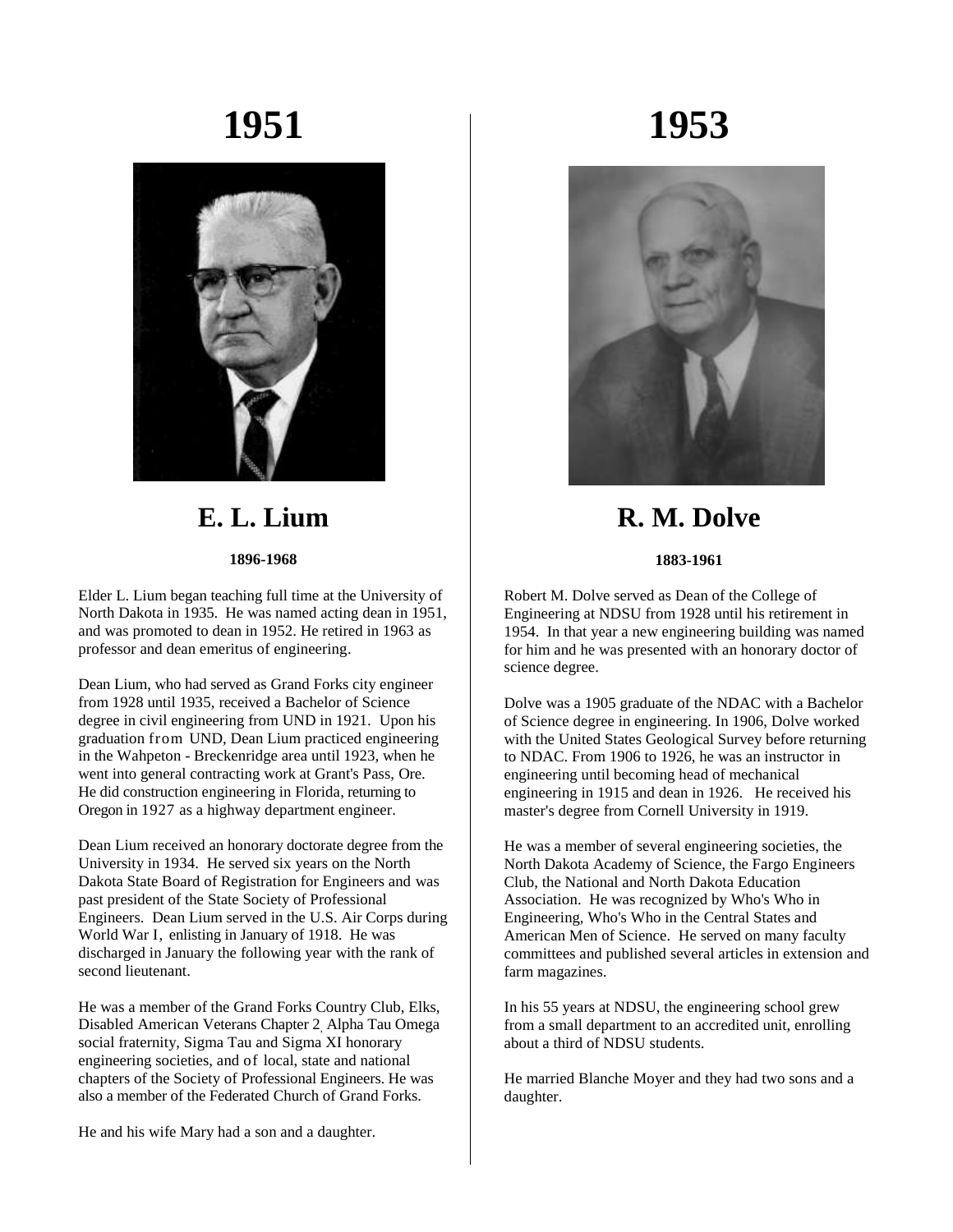

**J. W. Bliss 1885 - 1966**

Jay W. Bliss served as city manager in Minot, ND, from 1933 until his retirement in 1952, when the couple retired to Crescent Hill Farm.

Mr. Bliss grew up in Nelson County, N.D., on his parents' homestead Crescent Hill Farm. He graduated from the University of North Dakota, in 1908, with a degree in mining engineering. He played on UND's football team. At well over 6 feet tall and with bright red hair, he cut a recognizable figure throughout his life.

After graduation from college he was employed as a highway engineer with the North Dakota Department of Transportation, Bismarck. During WWI, Bliss served as a first lieutenant in the Army Engineers, and after the war, he operated an engineering firm at Valley City, N.D. The family moved to Minot, N.D., in 1933.

He was a 50-year member of the Masonic Lodge and a life member of the International City/County Management Association (ICMA).

He married Elsie Nylen, in 1912, and they had a daughter and two sons. The Bliss' daughter, Barbara (Bliss) Adam, received her MS degree in English at NDSU; their sons followed in his footsteps becoming engineers--John W. Bliss, in civil engineering, and T.J. Bliss, in electrical engineering.

## **1958**



**L. W. Burdick 1888 - 1977**

Leroy W. (Roy) Burdick was a pioneer waste water treatment engineer in North Dakota. He owned and operated the L.W. Burdick Company until 1964 but continued to work as a consulting engineer into his 80's.

Mr. Burdick received a degree in civil engineering from the University of North Dakota in 1915 and was employed as a Benson County surveyor from 1914 - 1922. From 1922 - 1934 he was a general contractor at Wahpeton and Williston, and from 1935 - 1937 he was employed at the Public Works Administration, Bismarck.

In 1937 he became a partner in the consulting firm of Lium and Burdick, Grand Forks. After the departure of Lium in 1955, Burdick took over the firm which also had branch offices in Williston and Bismarck.

He pioneered the lagoon method of sewage disposal in the 1940's building the first sewage lagoon in North Dakota in 1948 at Maddock and the first lagoon in Minnesota in 1955 at Albany.

A veteran of the U.S. Navy, he served from 1942 - 1945 receiving a Naval award of excellence in engineering. He held life memberships in NDSPE, the North Dakota Water and Sewage Association and the American Waterworks Association. He was also a member of the American Public Works Association and Consulting Engineers Council.

He married Sarah E. Schoeneman in 1915 and they had two daughters, Rosemary and Alta.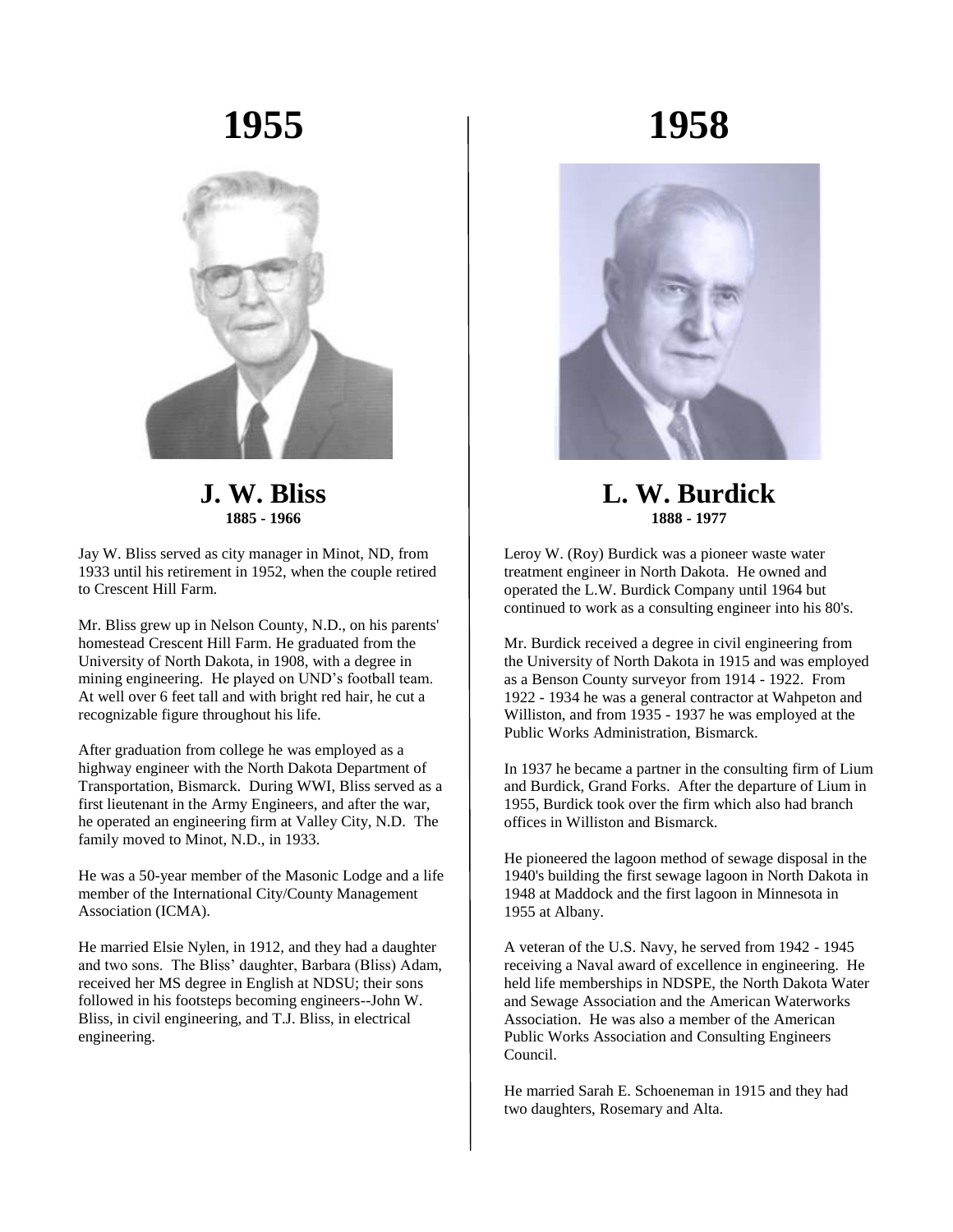

#### **J. R. Kirby 1904 - 1991**

Joseph R. Kirby started his career with the North Dakota State Highway Department in 1926 after receiving a civil engineering degree from the University of North Dakota. He served as the state bridge engineer for 14 years before his retirement in 1969. His career with the highway department was interrupted by World War II when he was lieutenant commander in the Navy SeaBees.

Mr. Kirby was the Secretary/Treasurer and Executive Secretary of the North Dakota Society of Professional Engineers for a number of years. He was president of the society in 1957-1958. He helped to create and implement the first certification for professional engineers, and served on the State Board of Registration for Professional Engineers from 1955 through 1967.

As a pioneer in bridge design, he brought the Bridge Division into the Interstate era He created the nation's first computerized box culvert design program, was an early user of precast, pre-stressed concrete beams, and was responsible for the design and construction of many notable and large North Dakota bridges. In 1999 he was inducted into the North Dakota Highway Hall of Honor.

He was active in the Boy Scouts for more than 50 years, and was a member of Masonic Bodies, Order of Eastern Star, White Shrine of Jerusalem, and Bismarck Lions and Elks Clubs.

He married Goldie Dobson and they had two daughters.

## **1960**



**R. E. Bradley 1909 - 2003**

Robert E. Bradley became chief engineer of the North Dakota State Highway Department in October 1957 and held that position until his retirement in 1982.

Mr. Bradley attended Highland Park Junior College for one year and then went to Michigan State University for three years. He moved to Sikeston, Mo., and worked for the Missouri State Highway Department. In 1934 he moved to Bismarck and worked at the North Dakota Highway Department as a draftsman and road designer. His career was interrupted by World War II, when he joined the Army Specialist Corps and was commissioned a second lieutenant. He later became a combat engineer, building advanced airfields with the 866th Aviation Battalion. He served in the Army Reserves for 16 years and retired as a lieutenant colonel. He returned to his position with the North Dakota Highway Department on Jan. 1, 1946.

Robert served as vice-president of the American Association of State Highway Engineers in 1959. He received an honorary doctorate in engineering from the University of North Dakota in 1966, and was inducted into the North Dakota Highway Hall of Honor. He was a member of McCabe United Methodist Church for 68 years, served as superintendent of the Sunday school for many years and was chairman of the Administrative Board at McCabe.

He married Mary Cornelia "Connie" Randol and they had one daughter. He later married Gwen Tucker.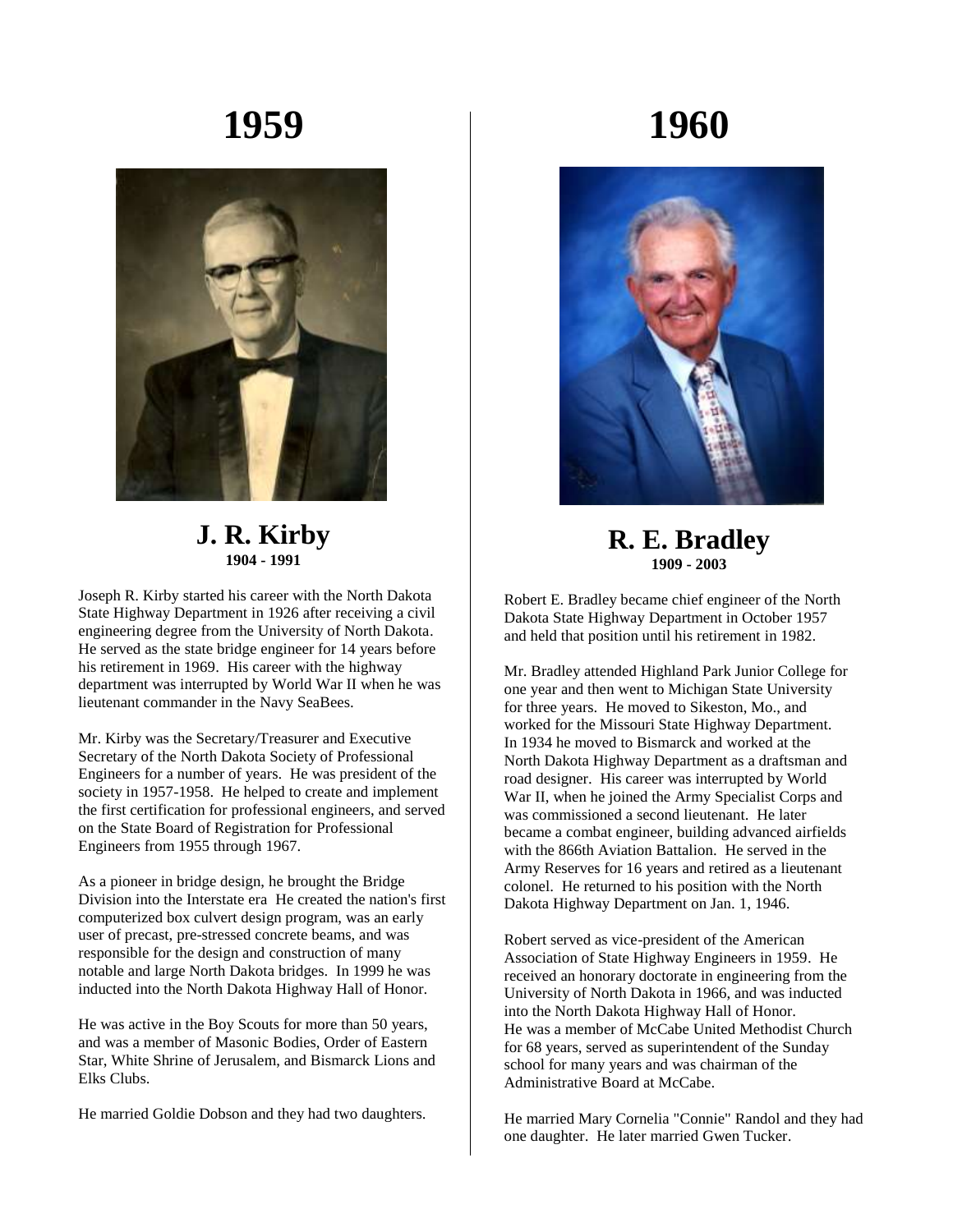

#### **E. J. Booth 1910-1981**

E.J. "Eddie" Booth served Bismarck as city engineer for nearly 30 years until he retired in 1975. He then became the local representative of Toltz King DuVall Anderson and Associates Inc., St. Paul and worked for that company at the time of his death.

Mr. Booth earned an engineering degree from North Dakota State University in 1933 and came to Bismarck as an employee of the North Dakota State Geological Survey in 1934. He joined the federal Works Progress Administration in 1936, the State Water Commission in 1943 and the city of Bismarck as assistant city engineer in 1945. He was named city engineer in 1946.

Mr. Booth helped to found the North Dakota chapter of the American Public Works Association and held several state and national offices with that organization, including state and national presidencies. He served as president of the North Dakota Society of Professional Engineers and also served as a director of the National Society of Professional Engineers, president of the North Dakota Water and Sewage Conference and director of the American Road Builders' Association's Municipal and Airport Division.

He served as a Masonic officer and as senior warden and chairman of the priorities planning committee of his church. He married Helen L. Robison and they had two daughters.

## **1962**



**C. J. Johnston 1905-1986**

Clinton J. Johnston became Chief Engineer for Northwestern Bell Company in 1948. He spent his career in the telephone industry with Northwestern Bell in Minneapolis and Duluth, MN; Des Moines, IA and Fargo with a tour at Bell Laboratories in New Jersey during WW II. He retired after 47 years of service with the Bell System.

Mr. Johnston attended the University of Minnesota where he received a degree in Electrical Engineering in 1929 and later a degree in Business Administration.

He held memberships in Kappa Eta Kappa, Eta Kappa Nu, Tau Beta Pi and Beta Gamma Sigma (business). He was president of Fargo-Moorhead Engineers Club in 1951.

He was also a member of the Fargo Executive Club, National Exchange Club, The Elks Lodge, the Fargo Chamber of Commerce and the Fargo Board of Education serving as president in 1963.

He belonged to the First Methodist Church and the Masonic Lodge.

He married Marjorie Holbrook and they had two daughters and a son. He and his wife retired to Las Cruces, NM.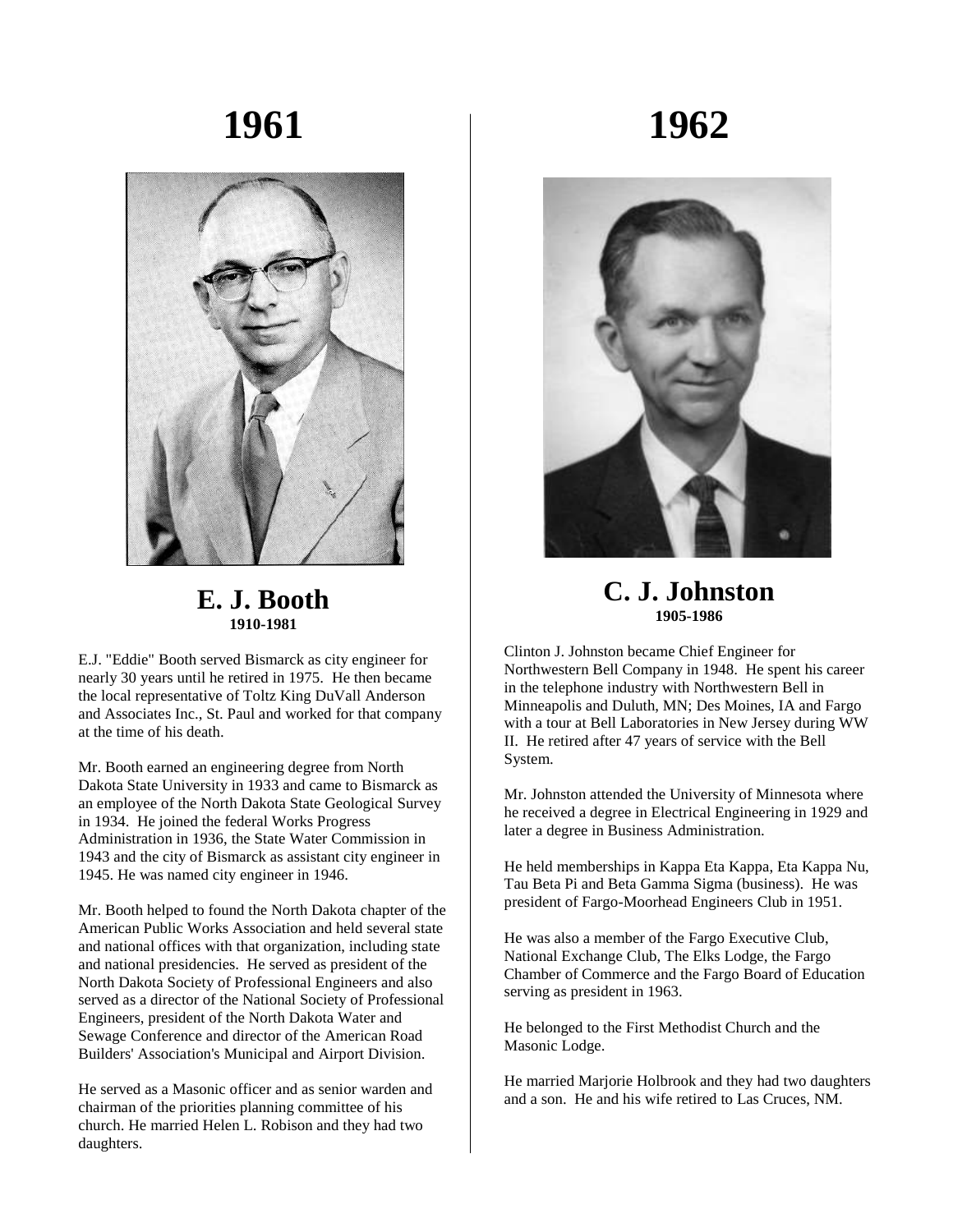

#### **John B. Jardine 1914-1963**

John B. Jardine was vice president and a professional engineer with the Jardine Bridge Co. Inc. He was also president of Concrete Sectional Culvert Co. Mr. Jardine was the son of John A. Jardine and his grandfather founded the bridge company in 1882. He was with the Jardine companies from 1938 until the time of his death.

Mr. Jardine graduated from the University of North Dakota in 1937 and did post graduate work at Cornell University. He served in ROTC while at UND. A member of First Methodist Church, he was a member of Shiloh Masonic Lodge, Scottish Rite bodies and El Zagal Temple of the Shrine.

He was a member of the Fargo Engineers Club and the state and national society of professional engineers, Sigma Chi fraternity and Rotary Club and had served on the board of registration for professional engineers. He was a past president of Associated General Contractors of N. D. and of the North Dakota Society of Professional Engineers.

Active in tennis, hunting and bowling, he was also interested in the promotion of the professional welfare of engineers to improve the quality of their work and to protect the public.

Mr. Jardine married Jane Lontz in 1938 and they had three daughters and a son.

## **1964**



#### **Cliff Johnson 1899-1987**

Cliff Johnson is said to be the first of the big bridge builders in North Dakota. He was the State Bridge Engineer with the North Dakota State Highway Department from 1924 -1945. He left the Bridge Division in 1945 and established a successful consulting firm located at Denver.

Mr. Johnson graduated from the University of North Dakota in 1922. He was instrumental in opening to routine traffic that portion of the state bounded by the Missouri, Yellowstone, and Little Missouri Rivers. He designed the major Missouri River crossings at Williston, Sanish, and Elbowoods.

Later he returned in a consulting role and designed the I-94 crossing -Grant Marsh Bridge in Bismarck. He was an early user of high strength steels and an innovative designer of structures which provided for soil movements and adjustment in the structure for major Red River crossings at Halstad, Shelley, Nielsville, Grand Forks, Drayton, Climax, and two at Fargo.

He was a member of Trinity Lutheran Church in Bismarck and served on the original building committee.

He married Olga Steen in 1930 and they had a daughter and two sons.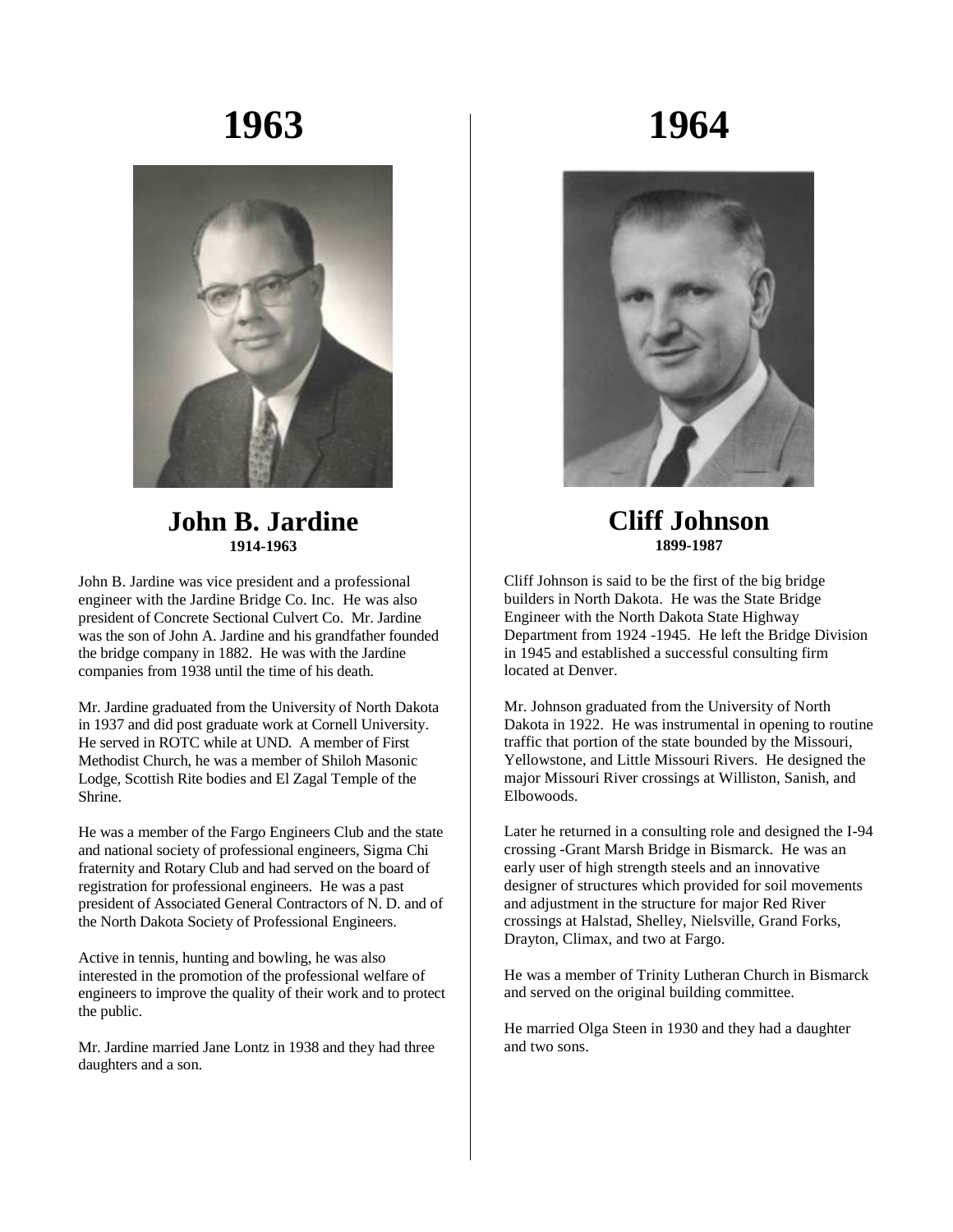

#### **L. W. Veigel 1909-1995**

Louis W. Veigel opened a consulting engineering firm in 1938 and he was the consulting engineer for a wide variety of projects for cities and counties across the state. He developed many of the communities' water plants and sewer systems in the 30's and 40's when towns went from individual water wells to city systems. The Veigel engineering firm was sold in 1973 and became Kadrmas, Lee and Jackson PC.

Mr. Veigel enrolled at the University of North Dakota and graduated in 1930 with a B.S. degree in Architectural Engineering. After graduation, he worked for several years as a structural engineer for Western Electric at their Hawthorne Plant in Chicago. He returned to Dickinson in 1932 to be appointed City Engineer in 1933 and to work as a surveyor for Stark County. During WWII, Mr. Veigel worked briefly for the Army at Camp Joseph T. Robinson in Little Rock, Arkansas before joining the Navy in 1944 to work on ship repair in Los Angeles.

He served as president of the ND Water and Sewage Works Conference, the ND Society of Professional Engineers, the Consulting Engineers Council, and was also a member and president of the ND Board of Registration for Professional Engineers and Land Surveyors.

Mr. Veigel married Mary Ellen Kelly and together they raised a family of four children. Louie and Mary Ellen worked together professionally as Mary Ellen was responsible for architectural work in connection with engineering projects.

## **1966**



#### **J. F. Coleman 1912-1978**

James F. Coleman was the first manager of Nodal Rural Electric Cooperative and served in that position for nearly 36 years. He graduated from North Dakota State University in 1934 with a Bachelor of Science degree in electrical engineering.

He was a past president of the North Dakota Society of Professional Engineers and served as director for the National Society of Professional Engineers. He also was a member of the American Institute of Electrical Engineers.

Mr. Coleman was a past president of the board of directors of the North Dakota Water Users Association and chairman of the state's Rural Electric Managers' Association. He also served on the board of directors of Garrison Diversion Conservancy District. He was a member of numerous other rural electrification and regional development organizations.

Lion of the Year in 1973, Mr. Coleman served as district governor and past president of the Grand Forks club. He also was active in the Elks Club, Knights of Columbus, and in Community Chest and United Fund campaigns.

He served on the Chamber of Commerce board of directors and on the governing board of United Hospital.

He married Alyce Connolly and they had four sons and two daughters.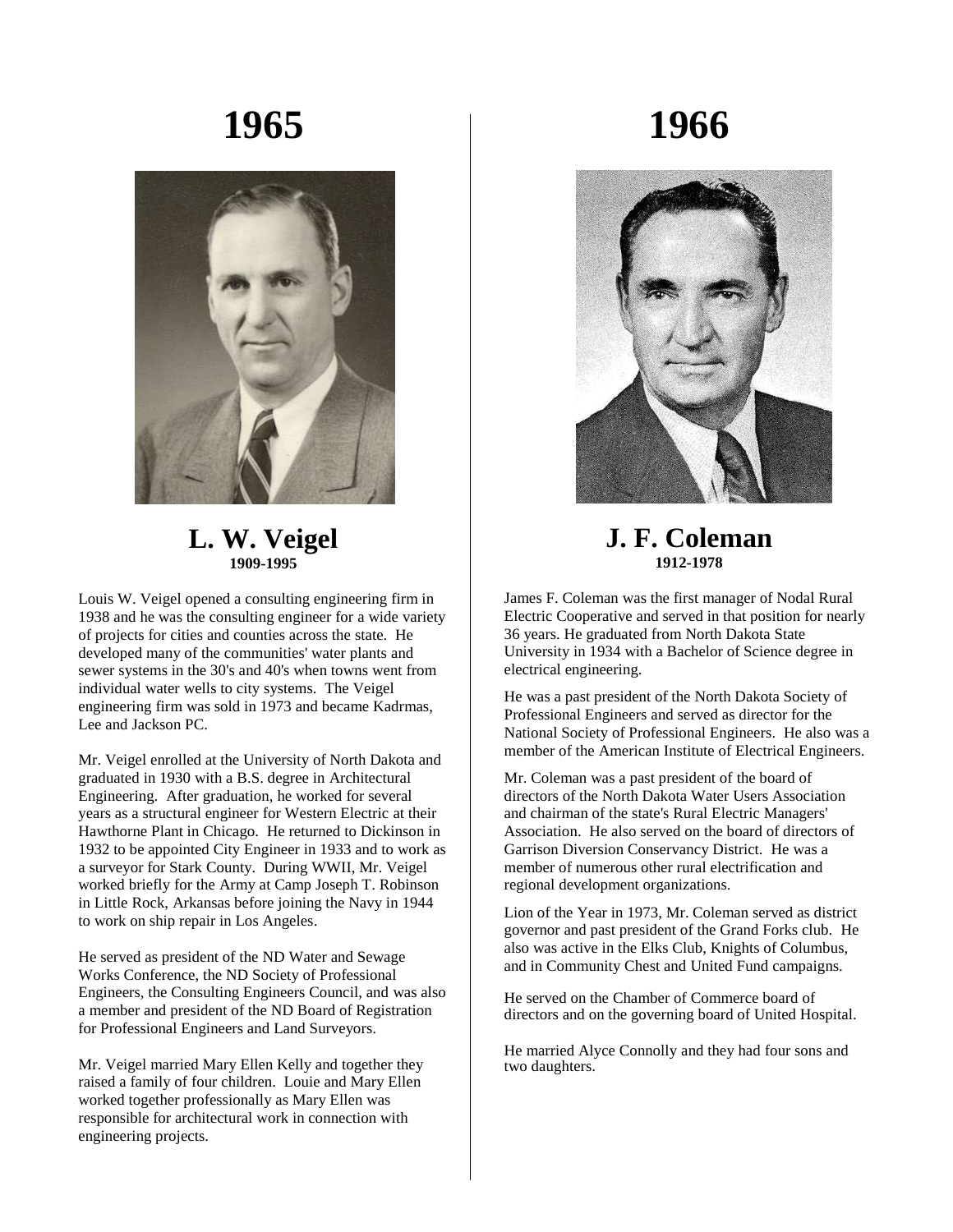

#### **A. L. Bavone 1906-1988**

Anthony L. "Tony" Bavone worked with the First Health District in North Dakota for nearly forty years. He was born in Rome, Italy, and received his engineering education in public health engineering from Penn State University.

He was appointed to the State Board of Registration in 1953 when the Board only regulated engineers. He remained a member of the Board until 1976 at which time he became Executive Secretary of the State Board, a position he held until 1983. Mr. Bavone (PE-0065) became registered as a PE in 1944 and was continuously registered until 1983 when he retired from active practice, a period of thirty-nine years. He served as chairman of the State Board for several years and was Secretary of the board for many years before being appointed to be the executive secretary.

He was a member of the North Dakota Society of Professional Engineers serving as president in 1955 - 56. He then served as NSPE national director for two years.

He served as national president of the National Council of Examiners for Engineering (NCEE) in 1971 - 1972. He received the National Leadership Award of Excellence from Governor William Guy in 1968.

He and his wife, Marcia, had one daughter.

## **1968**



#### **George Toman 1912-2000**

George J. Toman joined his brothers in a conglomerate partnership composed of Sanitary Plumbing and Heating, Toman Cleaners and Toman Engineering Company. George established and operated the engineering and surveying branch, which provided engineering services for many communities in the Western Hemisphere with Mandan serving as the headquarters office. Offices and staff were maintained at Asuncion, Paraguay; Washington, D.C. and Boissevain, Manitoba.

He attended NDSU, where he received a Bachelor of Science degree in civil engineering. He also participated in graduate work at the Universities of Minnesota and Wisconsin. After graduating from college, he worked for T R. Atkinson, Consulting Engineer in Bismarck. He also served as the associate sanitary engineer for the North Dakota State Department of Health for five years, before entering the service with the 188th Field Artillery Regiment. He spent five years in the service, sustaining an injury at the St Lo breakthrough where he was commanding the 183rd Field Artillery Battalion. After spending 17months in the U.S. Army Hospital System, Lt. Col. Toman retired from the service. He was awarded the Purple Heart and the Bronze Star Medal.

George was a member of NDSPE and the first president of the North Dakota Consulting Engineers Council. He was a member of the Masons, Mandan Rotary Club, American Legion and Veterans of Foreign Wars.

George married Helen Emily Dill and they had two daughters. He later married Margaret (Pierce) Huddleson.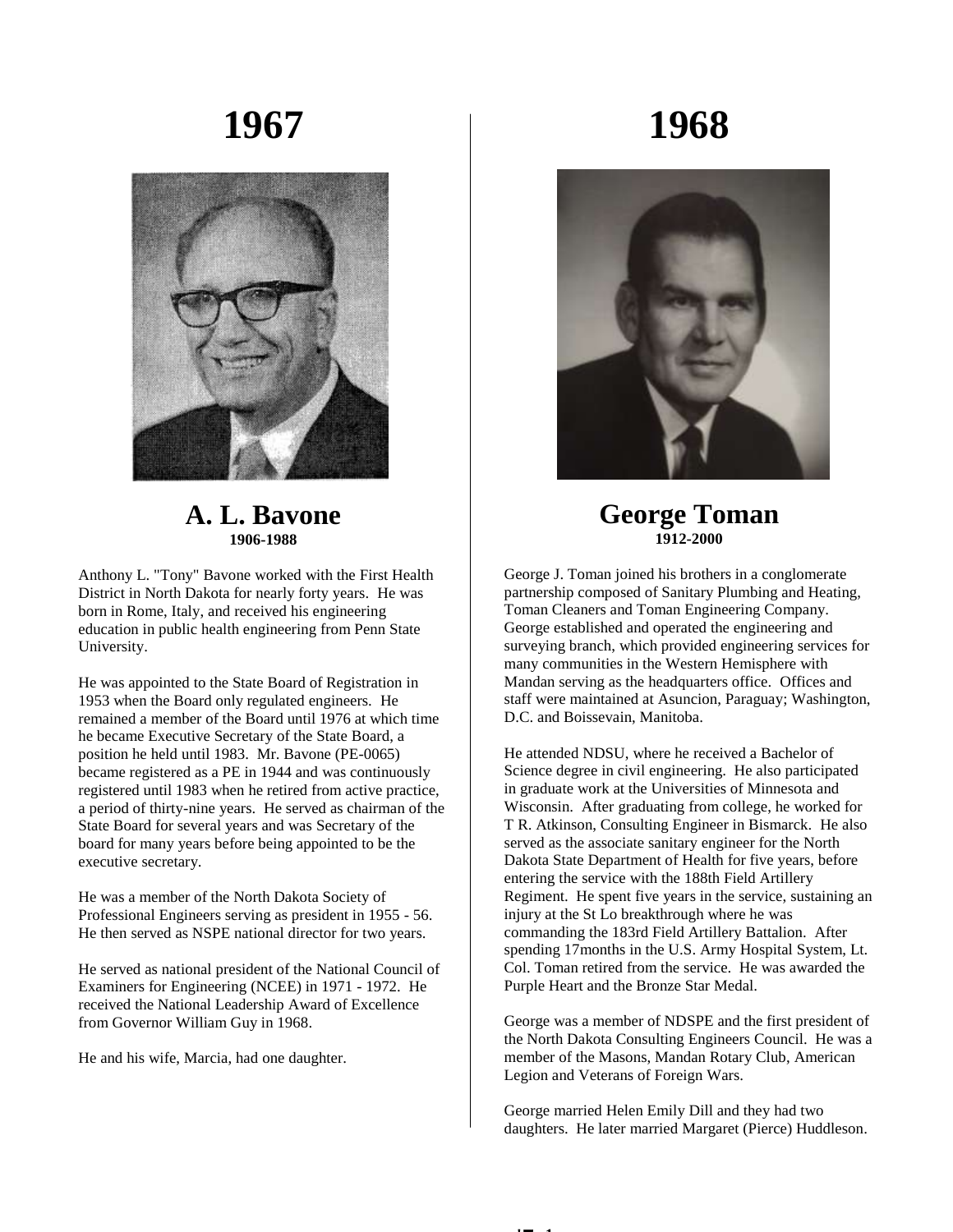

#### **Willis Van Heuvelen 1914-1992**

Willis Van Heuvelen of Bismarck served the people of North Dakota as a professional engineer for 33 years through the North Dakota Department of Health. After teaching chemistry for five years at Bismarck State College, he joined the North Dakota Department of Health in 1946 as Director of the Chemistry and Bacteriology Division. In 1949, he was named Director of Water Supply and Pollution Control, and in 1957 he became the Environmental Control Chief and Executive Officer where he served until retiring in 1979.

Van Heuvelen's leadership and knowledge helped North Dakota become the first state in the nation to comply with EPA air and water pollution standards. He had a special interest and expertise in helping small North Dakota communities design and build economical wastewater treatment systems that were effective in all extremes of North Dakota seasons.

As a professional engineer, Mr. Van Heuvelen was active in numerous engineering associations and was appointed to several national commissions on water pollution and wastewater treatment. In addition to his professional activities, Mr. Van Heuvelen served on the Bismarck City Commission for twelve years. He was active in various leadership roles at Trinity Lutheran Church over four decades and he was a long term member of Rotary.

Mr. Van Heuvelen and his wife, Ragna, had a daughter and two sons.

## **1970**



#### **Milo Hoisveen 1905-1990**

Milo W. Hoisveen was named chief Engineer and State Engineer for North Dakota in 1954. He retired from the North Dakota State Water Commission in 1973.

Mr. Hoisveen received a civil engineering degree from North Dakota State University and his initial work in hydrology started with the North Dakota State Engineer in 1931. In 1934 he was placed in charge of the Burlington Irrigation Project. Later he was in charge of the design and construction of the Sioux Irrigation Project on the Yellowstone River. He then took a position with the Federal Government and was placed in charge of the Mirage Flats project in western Nebraska.

Shortly after the outbreak of World War II, he became irrigation advisor to the Emergency River Project in Salinas, California. He also worked on water and irrigation projects in Utah, New Mexico and Washington before returning to North Dakota in 1953.

He served on a number of national committees dealing with sprinkler irrigation systems, concrete irrigation pipe, as well as large dams and reservoirs.

He was a life member of the North Dakota Water Users Association and National Society of Professional Engineers, and was a member of Elks, Sons of Norway, Masons and Scottish Rite. He married Hollis Carrell and they had one daughter.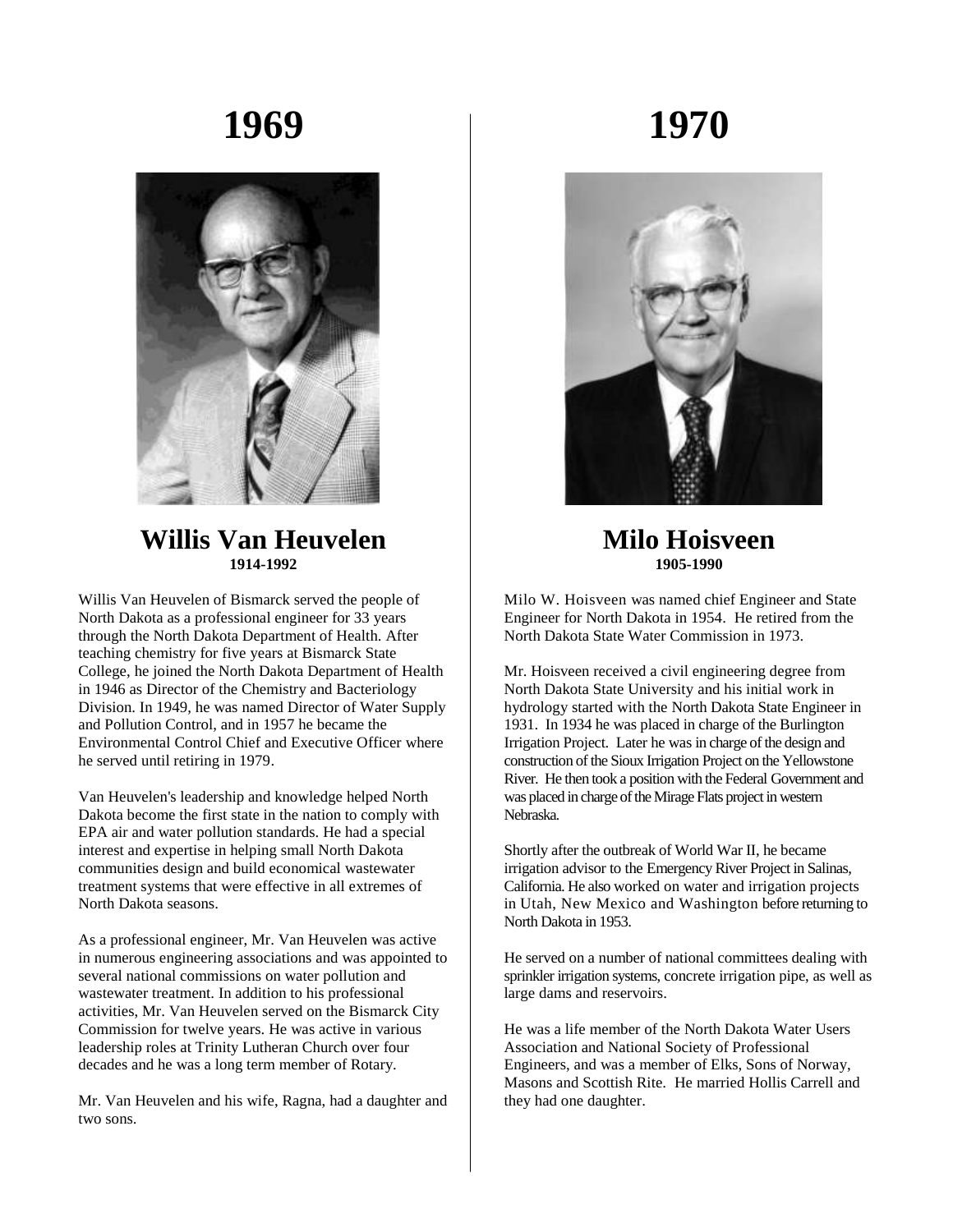

#### **Adrian C. Taylor 1909-1975**

Adrian C. Taylor served the Bismarck area and the state in various civil engineering capacities for nearly 40 years. His most recent employment was with North Dakota Concrete Products Company, retiring in 1974.

A graduate of Auburn Polytechnic Institute, Auburn, AL., he came to North Dakota in 1931. He worked for the State Highway Department for nearly seven years before moving to Minneapolis, Minn., where he worked for the Soo Line Railroad. Later he was employed by a railroad division of U.S. Steel in Birmingham, Ala., leaving that position to serve with the Army Corps of Engineers during World War II. He returned to Bismarck as city engineer and in 1946 went to work for the Bureau of Public Roads for 11 years as bridge engineer, design engineer and district engineer, resigning in 1957 to join the concrete products firm.

Mr. Taylor was a member of the FHWA Unit of the National Defense Executive Reserve, a commandant of the Corps of Engineers state reserve school, a former regional vice-president of NDSPE Engineers and served as president of the local and state NDSPE organizations.

He was a member of the Bismarck Planning Commission for 23 years; a past national director of the American Society of Planning Officials and a past president of the Bismarck Rotary Club.

He married Ardeth Gussner in 1935. They had a son and two daughters.

## **1972**



#### **Frank C. Mirgain 1909-1977**

Frank C. Mirgain retired in 1975 after 20 years as Dean of Engineering and Architecture at NDSU. Before coming to NDSU in 1954, Mirgain was head of the Civil Engineering Department at the Cooper Union School of Engineering, New York.

A native of Chicago, he received a B.S. in civil engineering from Purdue in 1931 and an M.S. in environmental engineering from Rutgers in 1933. A registered professional engineer and land surveyor, he was a member of Tau Beta Pi, Chi Epsilon and Sigma Xi, honorary societies.

Mirgain's professional activities included the National Society of Professional Engineers, North Dakota Society of Professional Engineers and Engineering College council; chairman of the National Committee on Engineering Registration and; past president of the North Dakota Society of Professional Engineers.

His civic activities included director of the Fargo Cass County Industrial Development Corporation; director, Fargo Chamber of Commerce; president, Red River Research Associates and chairman, N. D. Comprehensive Health Plan Council.

Mirgain served as Exalted.Ruler of the Fargo Elks and a trustee of the ND Elks. He was president of the Fargo Lions Club and Deputy Governor of Lions International.

He and his wife, Velma, had a son and two daughters.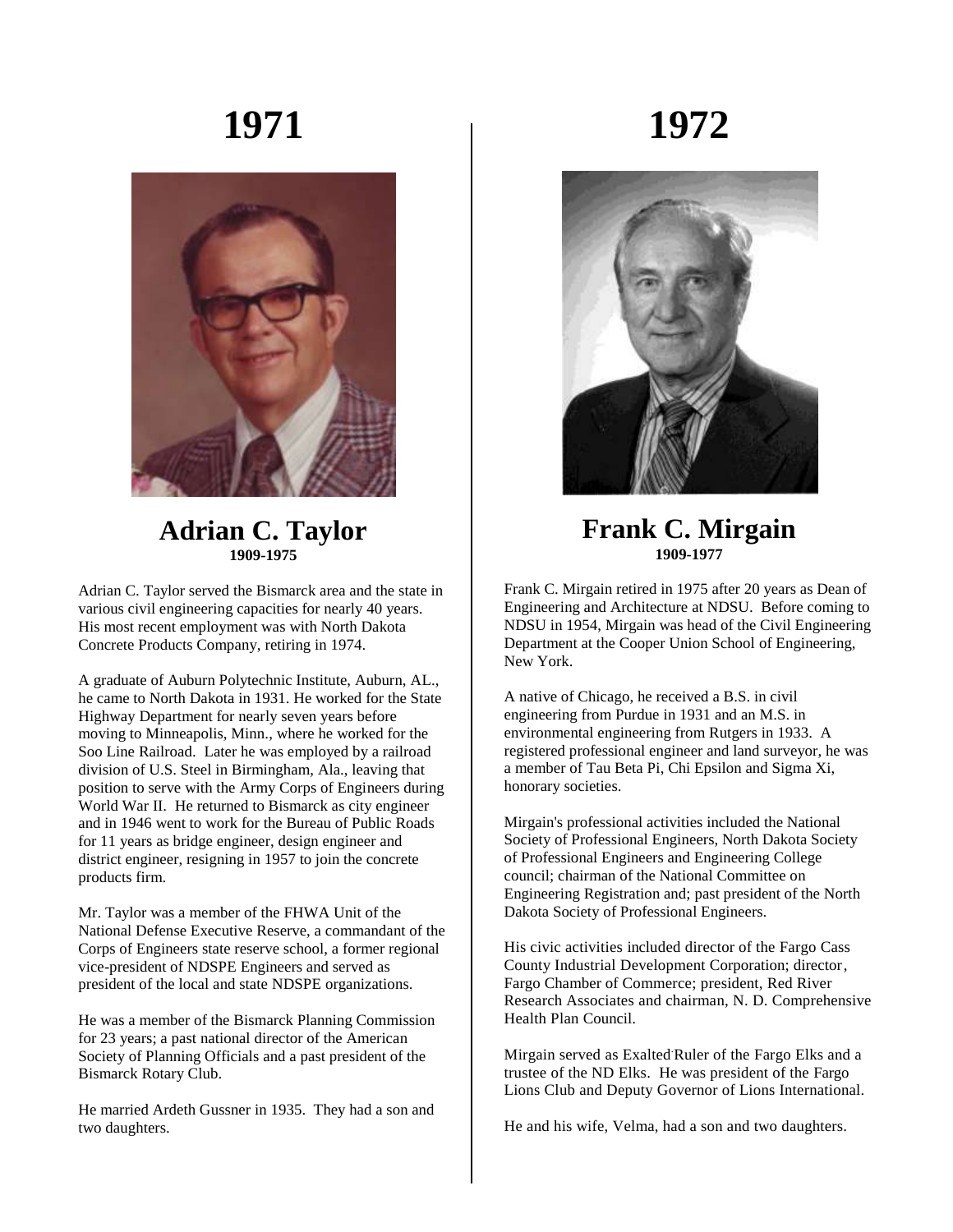

#### **Allan J. Anderson 1908-1997**

Allen J. Anderson retired from the highway department in 1974 after 40 years of service and rising to the level of chief bridge engineer for the state. While serving as chief engineer, the bridge division received three national awards for excellence in steel design.

After receiving a Bachelor of Science degree in civil engineering in 1933 from the University of North Dakota, Allen joined the North Dakota State Highway Department in 1934. In July 1942 Allen took a leave of absence from the highway department and joined the U.S. Navy as an officer in the civil engineering corps. He served for 30 months in the War Plans Division of the Bureau of Yards and Docks in Washington D.C., working on the N.L. Pontoon used by the invitation forces in Sicily and Normandy. For 14 months. Allen was attached to the Third Brigade of the seventh fleet in the South Pacific, ending up in Manila on V-J Day. He retired from the Navy with the rank of commander.

He served as president of the Capital Employees Credit Union for three years and was state president of North Dakota State Highway Employees Association and North Dakota Society of Professional Engineers.

Allen was a member of the Golden "K" Kiwanis and a devout member of Trinity Lutheran Church for more than 60 years. He was a member of the board of directors of Missouri Slope Lutheran Care Center for eight years.

Allen married Mildred I. Hoff and they had two sons.

## **1974**

### **Theodore E. Mann**

Theodore E. Mann was Project Manager with the Bureau of Reclamation Office in Bismarck until he retired in the mid-1970's. He had previously worked on the construction of the Grand Coulee Dam.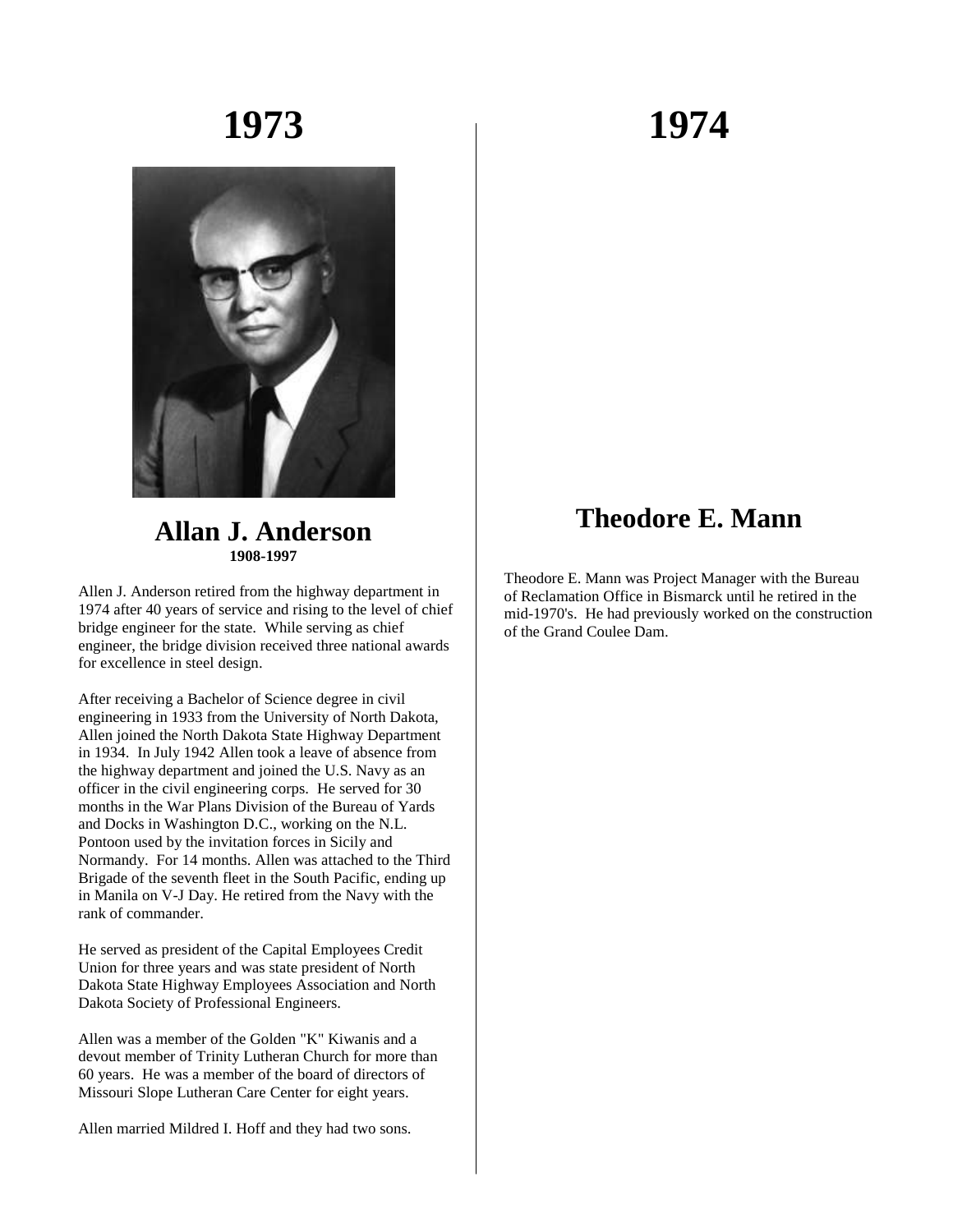

#### **Lloyde Richmond 1910 - 2001**

William Lloyde "Boots" Richmond, Sr. attended the University of North Dakota where he played basketball and football. He was a member of the NCC Conference championship team for football in 1929, 1930, and 1931, earning All-Conference honors for three seasons. In 1931, he was named the MVP in the NCC and led the nation in scoring. He earned the nickname "Boots" after kicking the winning point against the unbeatable Army team in 1931. Boots was named as an All-American football player in 1933. He graduated with a BS in Civil Engineering from UND in 1933.

While attending UND, Boots met Wilhelmina "Billie" Ogden and in 1933 they were married in Oakes, North Dakota. They had three children and five grandchildren.

Boots began his career in engineering working for the highway department and Butler Construction in North Dakota. In 1948, he started his own consulting firm, and was involved with the survey, design, and first phase of construction for the Grand Forks Air Force Base. In 1964, Boots, along with his three sons, established Richmond Engineering, Inc. They specialized in sewage lagoons, airport construction, and grading and paving for counties. He was awarded the Elwyn F. Chandler Award in 1975. Boots retired in 1985.

Other achievements in life include: his induction into the UND Athletic Hall of Fame, the "Golden Graduate of Engineering Award" by the UND School of Engineering and Mines, and the "Raymond L. Gardner Award" for Outstanding National Alumni presented by his beloved fraternity Phi Delta Theta.

## **1976**



#### **Reuben Reich 1911 - 1989**

Reuben Reich worked 33 years for the North Dakota State Highway Department as a materials engineer retiring in 1977. He then worked part time for Kadrmas, Lee and Jackson.

He graduated from North Dakota State University with a degree in Civil Engineering and worked for a time with Rue Construction, a bridge contractor.

He was inducted into the North Dakota Highway Hall of Honor in 1976. He was recognized for his efforts leading to the use of native material that greatly influenced cost reduction in road building. Reich's record of proficiency provided for unparalleled highway transportation in North Dakota. He was instrumental in doing research with fly ash to determine its suitability as a construction material. As a result, fly ash was used by the NDDOT as a mineral filler in asphalt mixes, as a partial replacement for Portland Cement in concrete pavement and as a soil stabilizer

Reuben was instrumental in the creation of the Committee on Research and Engineering within the NDDOT and served as the chairman until his retirement.

Mr. Reich was a life member of the Elks. He was a member of the North Dakota Society of Professional Engineers and the American Society of Civil Engineers.

Mr. Reich was never married.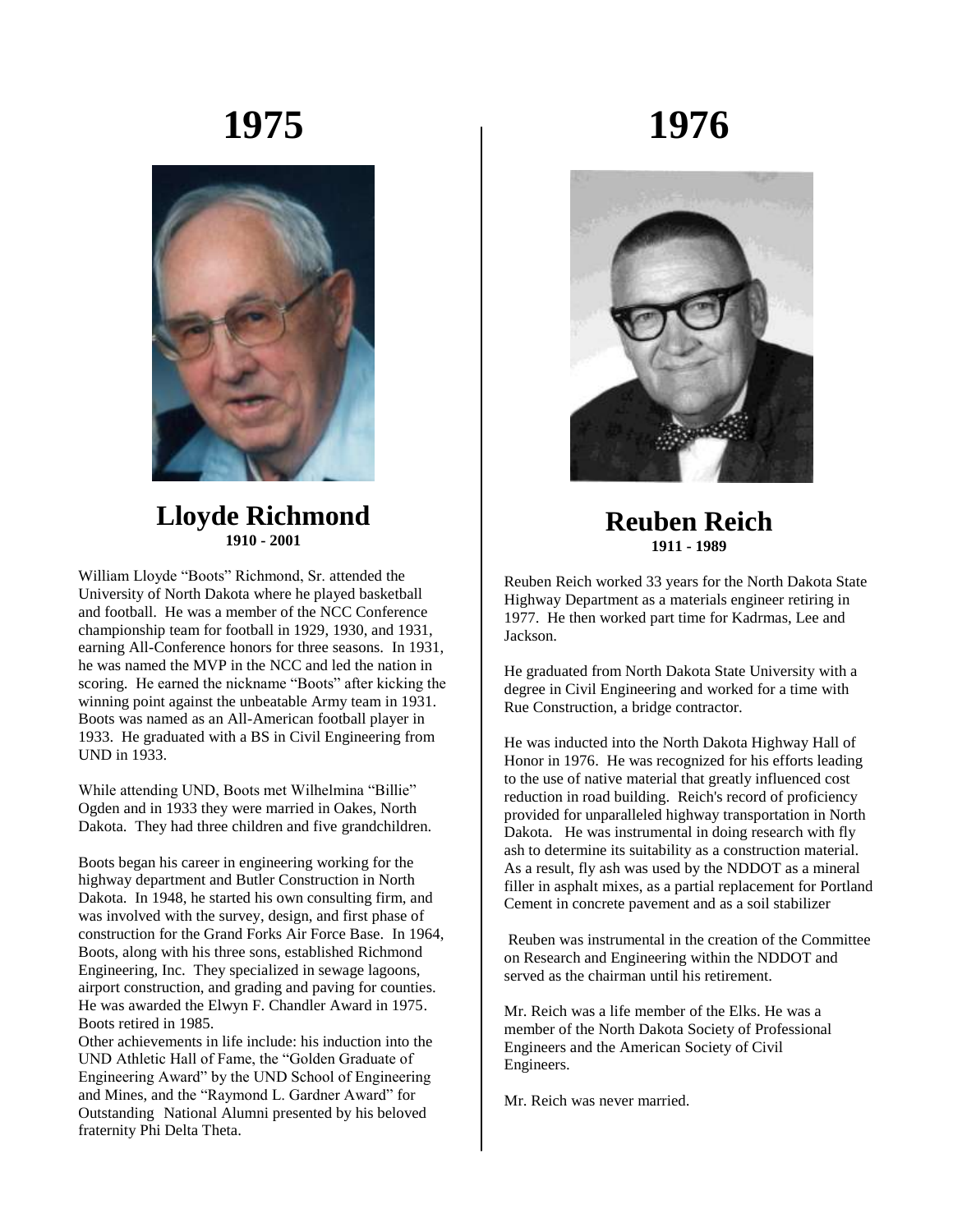

### **George Seaworth**

George Seaworth of Bismarck contributed nearly 45 years of engineering service to the people of North Dakota. He worked as a structural designer for the Highway Department in the 1930s. After World War II service, he did engineering work for the Bureau of Reclamation and then joined the Federal Highway Administration as bridge engineer in 1957. Ten years later he was promoted to division administrator, a position he held for nearly 13 years. Seaworth retired from his position as North Dakota division administrator with FHWA in 1980. His leadership in the FHWA division office helped North Dakota become the first state to complete its portion of the interstate system.

A professional engineer, he was a member of the National Society of Professional Engineers, past president of the North Dakota Society of Professional Engineers, and past president of Chapter 3 of the State Society.

In addition to his professional activities, Mr. Seaworth served as the first president of the Bismarck-Mandan Federal Executive Association and was active in Boy Scouts. He was a member of the Reserve Officers' Association, the Benevolent Protective Order of the Elks, the American Legion, and the Bismarck Lions Club.

Mr. Seaworth and his wife, Margaret, had five sons and a daughter.

**1978**



#### **Palmer Reiten 1917-1979**

Palmer J. Reiten was a University of North Dakota faculty member for more than 30 years. A professor of mechanical engineering at UND since 1948, Mr. Reiten was a 1975 recipient of the UND Alumni Association Distinguished Service Award. From 1961 until 1967 he served as chairman of the mechanical engineering department at UND.

Mr. Reiten was born in Petersburg, N.D. where he completed high school. He obtained a B.S. in mechanical engineering from UND and a master's degree from Texas Agricultural and Mechanical College where he was also an instructor. He served in the U.S. Army as an aviation cadet during World War II.

Mr. Reiten was active in numerous professional organizations including Sigma Tau engineering honorary fraternity, the American Society of Engineering Education, the National Society of Professional Engineers and the North Dakota Academy of Science. He was president of the North Dakota Society of Professional Engineers in 1969 and was a national director of NSPE at the time of his death.

He was listed in Who's Who in American Education, American Men of Science and, Who's Who in North Dakota. He belonged to United Lutheran Church in Grand Forks.

He married Beulah C. Jenson of Grand Forks on June 6, 1946 and the couple had one son.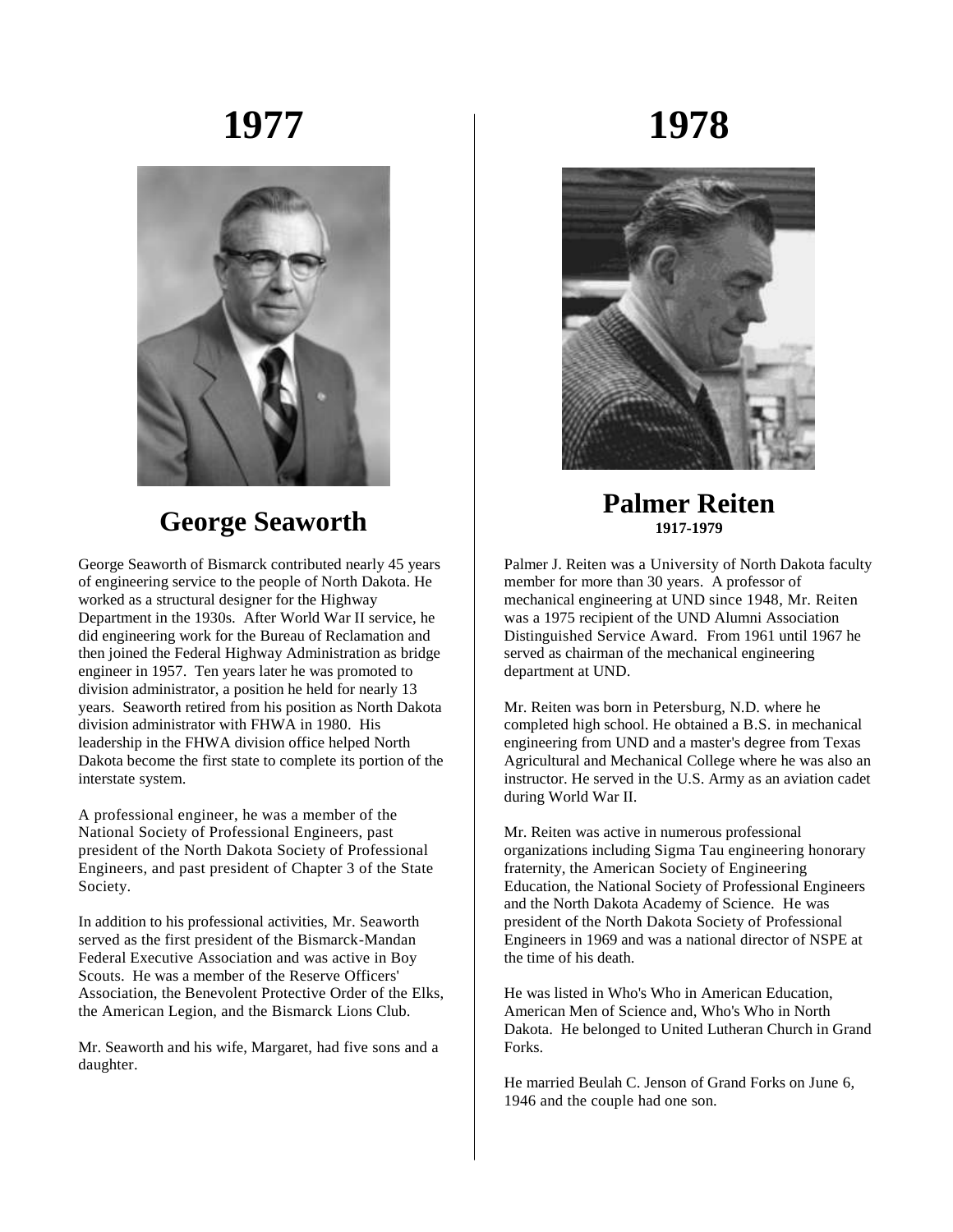

### **James McLaughlin**

James R. (Jim) McLaughlin of Bismarck and later Fargo, ND contributed 51 years of engineering to the upper Midwest. After graduating from the University of North Dakota in 1948 with a BS Degree in Civil Engineering, he worked for Ulteig Engineers until retirement in 1987, serving as President from 1975 to 1987. From 1988 until 2000 Jim served as chairman of the SE Cass and Cass County Water Boards and was deeply involved with the 1997 flood.

A professional engineer and land surveyor, he was registered in eight states and had a national certificate. He was a member of NSPE, fellow in ASCE, and a member of ACI, IEEE, Past Vice President of ACEC, Past President of NDCEC and a former chair of the North Dakota board of registration of PE and LS.

Civic activities include Past President of the Northern Lights Council of the Boy Scouts — having received the Silver Beaver and Silver Antelope. He was also President of the Fargo Chamber of Commerce, on the Board of Regents for Mary College, United Way Fund Chairman in 1984, MCOG Water Resource Chairman from 1979 - 1985.

In addition, he was active in hockey and American Legion Baseball activities. He also chaired the steering committee for the FARGODOME and developed the Roger Maris Museum.

Mr. McLaughlin and his wife, Dorothy, had five sons and three daughters.

## **1980**



#### **Alan Fletcher 1925-1999**

Alan Gordon Fletcher was named Dean of UND's School of Engineering and Mines in 1969. With engineering and research interests principally in hydraulic engineering and water resource development, he published extensively. Dr. Fletcher was instrumental in forming Project Lignite, the foundation for much of UND's research with low-rank coal. He was active in integrating the Energy and Environmental Research Center, formerly a federal facility under the U.S. Bureau of Mines, into the University.

He also helped oversee the completion of the Upson engineering complex. During his 20 years at the helm, the School of Engineering and Mines increased enrollment, added master's degree programs, increased research, and added the Women in Engineering Program. Dr. Fletcher was very instrumental in encouraging and recruiting women students into engineering. Dr. Fletcher retired in 1989.

Alan Fletcher received the B.A.Sc. degree in Civil Engineering from the University of British Columbia in 1948. He earned an M.S. from the California Institute of Technology in 1952 and the Ph.D. in Civil Engineering from Northwestern University in 1965.

From 1958 to 1959 he worked for the British Columbia Electric Co. Ltd. He joined the faculty of the University of Idaho in 1959. From 1964 to 1969 he was a member of the Civil Engineering faculty at the University of Utah.

He and his wife Irene had one son and three daughters.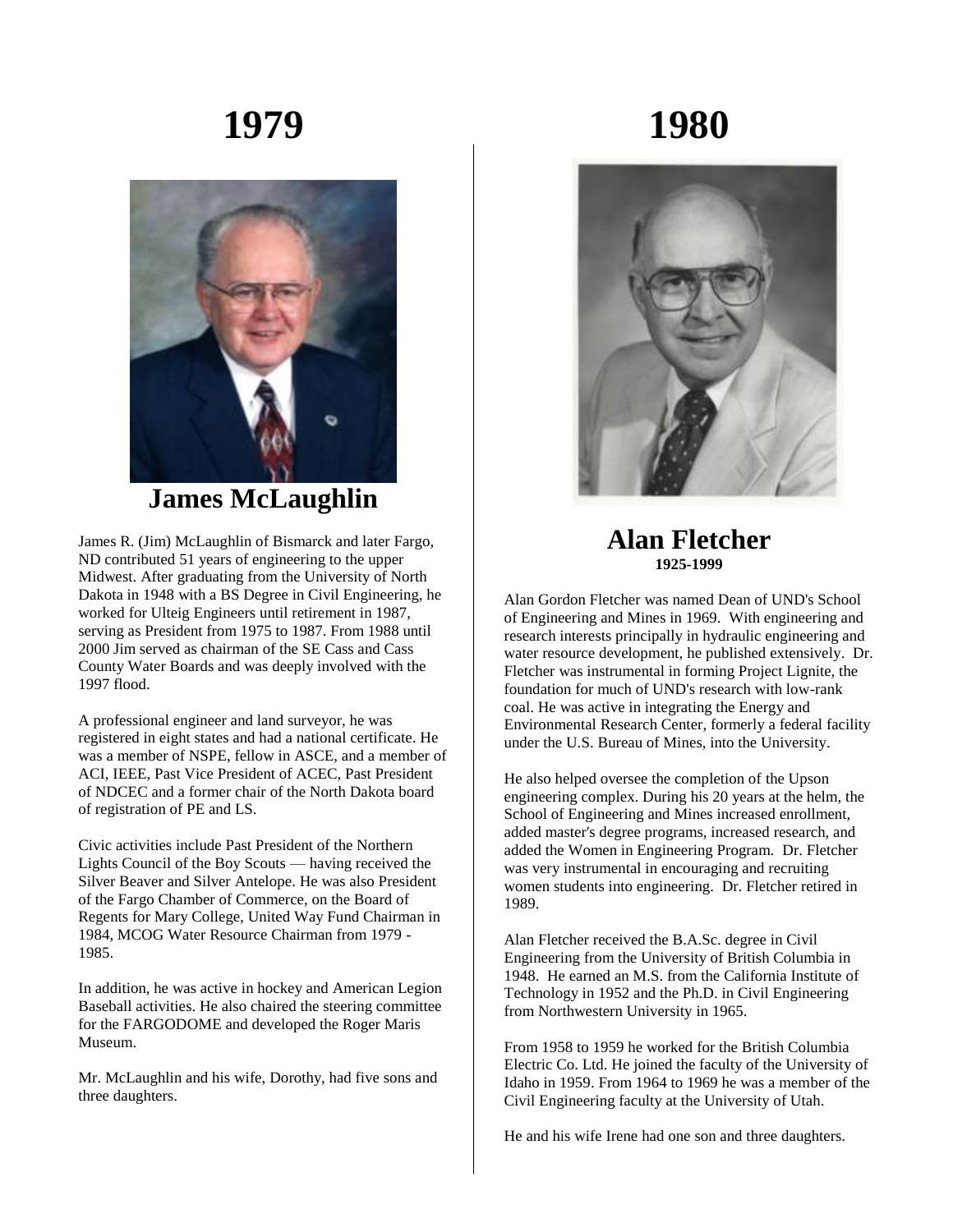

#### **Charles (Cap) Collins**  $1910 - 2008$

Charles C. Collins joined the staff of the Electrical and Electronics Engineering Department at North Dakota State University in 1958. He specialized in the power and energy field, doing consulting work along with his teaching. He retired from the department in 1976.

Cap became interested in the electrical power field as a very young man. He worked in the power plant of the Jardine Gold Mining Company of Judine, Montana. Later he joined the Day Mining Company of Wallace, Idaho where he worked in the accounting department. Cap served in the U.S. Army during World War II. He took his basic training in the Medical Corps in Texas and later transferred to the Infantry where he ended up in a regimental headquarters unit of the 106th Division in Europe. He earned a B.S. degree in 1952 and an M.S. degree in 1958, both at Montana State. During this period he also worked as a consulting engineer and taught at Northern Montana College.

Professor Collins served for many years as a faculty adviser to Tau Beta Pi. He was very active in Circle K, a campus service club and in Kiwanis. He chaired the Energy Committee of the Fargo Charmer of Commerce and served in a number of capacities in the North Dakota Society of - Professional Engineers including president in 1971. He held all offices of the Red River Sub-section of the Minnesota section of the Institute of Electrical and Electronics Engineers. He was active for many years in Boy Scout activities. Cap married Enola Seely and they had a son and a daughter.

## **1983**



#### **Maurice G. Isaacson 1922 - 1996**

Maurice G. Isaacson was a longtime Minot Air Force Base engineer retiring from that position in 1977.

Maurice was born in Cando, ND and graduated from Cando High School in 1940. He served in the U.S. Army from May 21, 1943, to Dec. 5, 1945 during the Pacific Theatre of World War II. He received the Bronze Arrowhead and three Bronze Service Stars. He received his Bachelor of Science degree in mechanical engineering from North Dakota State University in 1950.

After graduation he worked as the assistant city engineer in Minot. He began work for the Minot AFB in 1957 where he served as the first Minot AFB deputy civil engineer.

He was a member of the North Dakota Society of Professional Engineers. He was also a member of the Society of American Military Engineers and a former member and past president of the Greater Minot Kiwanis Club.

He was a charter member of the St. Mark's Lutheran Church in Minot, where he served two terms as the chairman of the building committee and was past president of the congregation.

He married Yvonne Kling and they have a daughter and four sons (one deceased).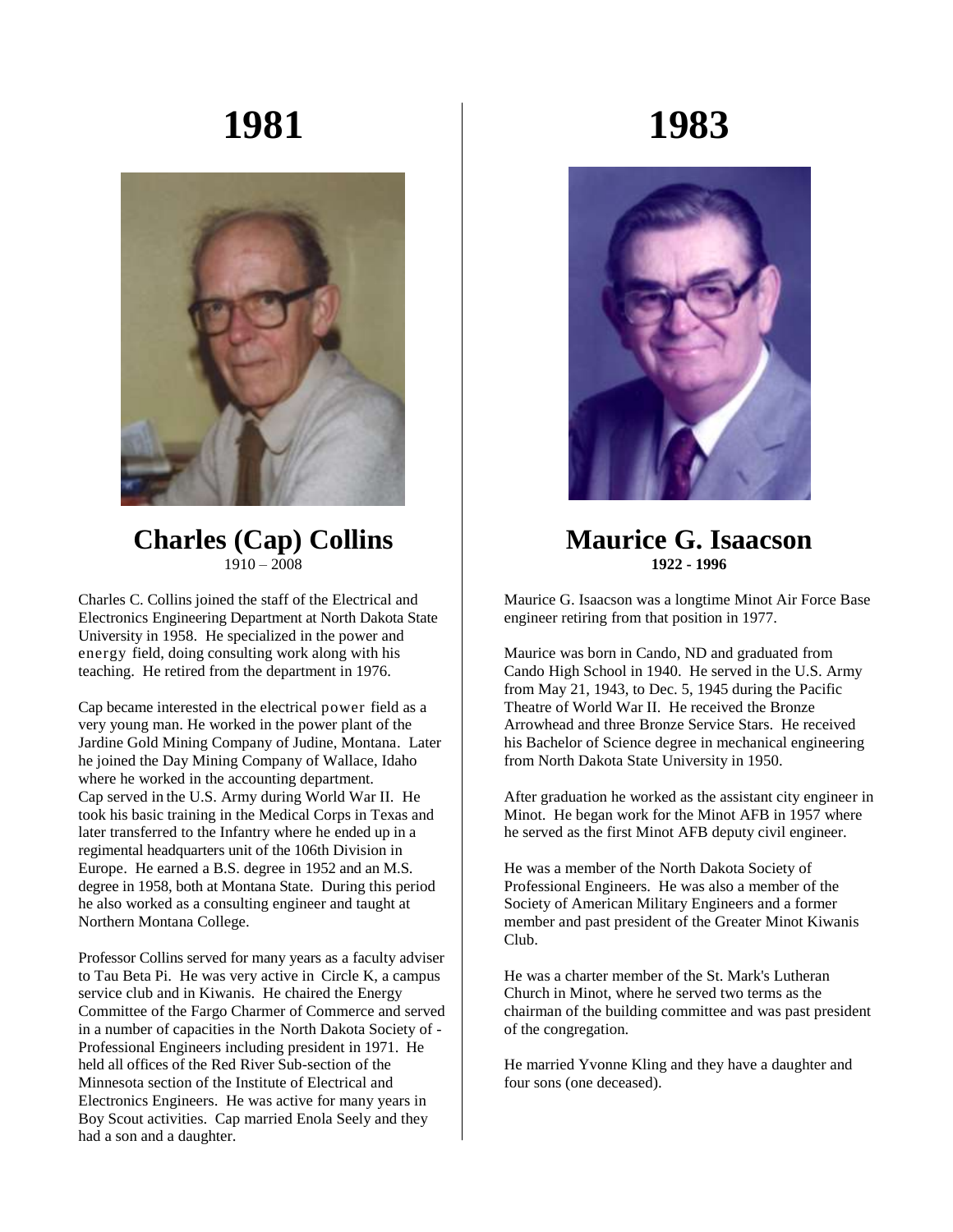

### **Richard (Dick) Anderson**

R. D. (Dick) Anderson was involved in service to the Engineering profession in North Dakota for 36 years. After graduating with a Civil Engineering degree in 1966, he became a member of the staff at NDSU, teaching and working on his Master's degree. The degree was achieved in 1969 and he continued on staff until June 1, 1974. Dick joined Ulteig Engineers, Inc. in the Fargo office and in 1976 moved to Bismarck to open an office for Ulteig. He managed the Bismarck office until August 1991, providing consulting services to western North Dakota. In 1991 he returned to the Fargo office and served as Project Manager for the new 30 MGD Fargo water treatment plant. He was elected President of Ulteig Engineers, Inc in April 1993 and served in that capacity until April 2000. He remained a member of the Board of Directors until his retirement in April 2002.

A professional engineer and registered land surveyor, he is a member of the National Society of Professional Engineers, past president of the North Dakota Society of Professional Engineers, past president of Chapter 4 of the State Society, and general chairman of the 1981 summer directors meeting of the National Society of Professional Engineers. He also is a member of the American Society of Civil Engineers and was a member of North Dakota Society of Professional Land Surveyors, the American Water Works Association, and the Water Environment Federation.

In addition to his professional activities, Dick served as president of the Capitol City Lions Club in Bismarck and is Past Exalted Ruler of the Bismarck Elks Lodge #1199. Mr. Anderson and his wife Marylyn, have two daughters.

## **1986**



### **Oscar Manz**

Oscar E. Manz received his B.S. in Ceramic Engineering from the University of Saskatchewan in 1951. In 1952 he was hired by the University of North Dakota to work with the clays of North Dakota.

Over a four-year period he took the remaining classes needed for a B.S. in Civil Engineering and in 1959 received his degree. In 1962 he obtained an M.S. in Civil Engineering from the University of Minnesota. In addition to teaching, he spent more than twenty five years in testing and research on the use of fly ash as a mineral admixture in Portland cement concrete, as well as soil stabilization and ceramic products.

While on the Civil Engineering faculty he was very active in recruiting high school students, as well as promoting the MathCounts and Junior Engineering Technical Society programs.

He is an honorary member of ASTM Committees C1 and C9, as well as the American Coal Ash Association. He has received many awards and honors, such as the Edward A. Abdum-Nur Fly Ash award at the  $4<sup>th</sup>$  CANMET-ACI conference in Istanbul, Turkey in 1992. He has authored or co-authored over 100 publications and professional presentations.

He was presented professor emeritus status upon retirement from UND in 1989.

Oscar and his wife, Dorothy, have one daughter and five sons, four of whom are UND Engineering graduates.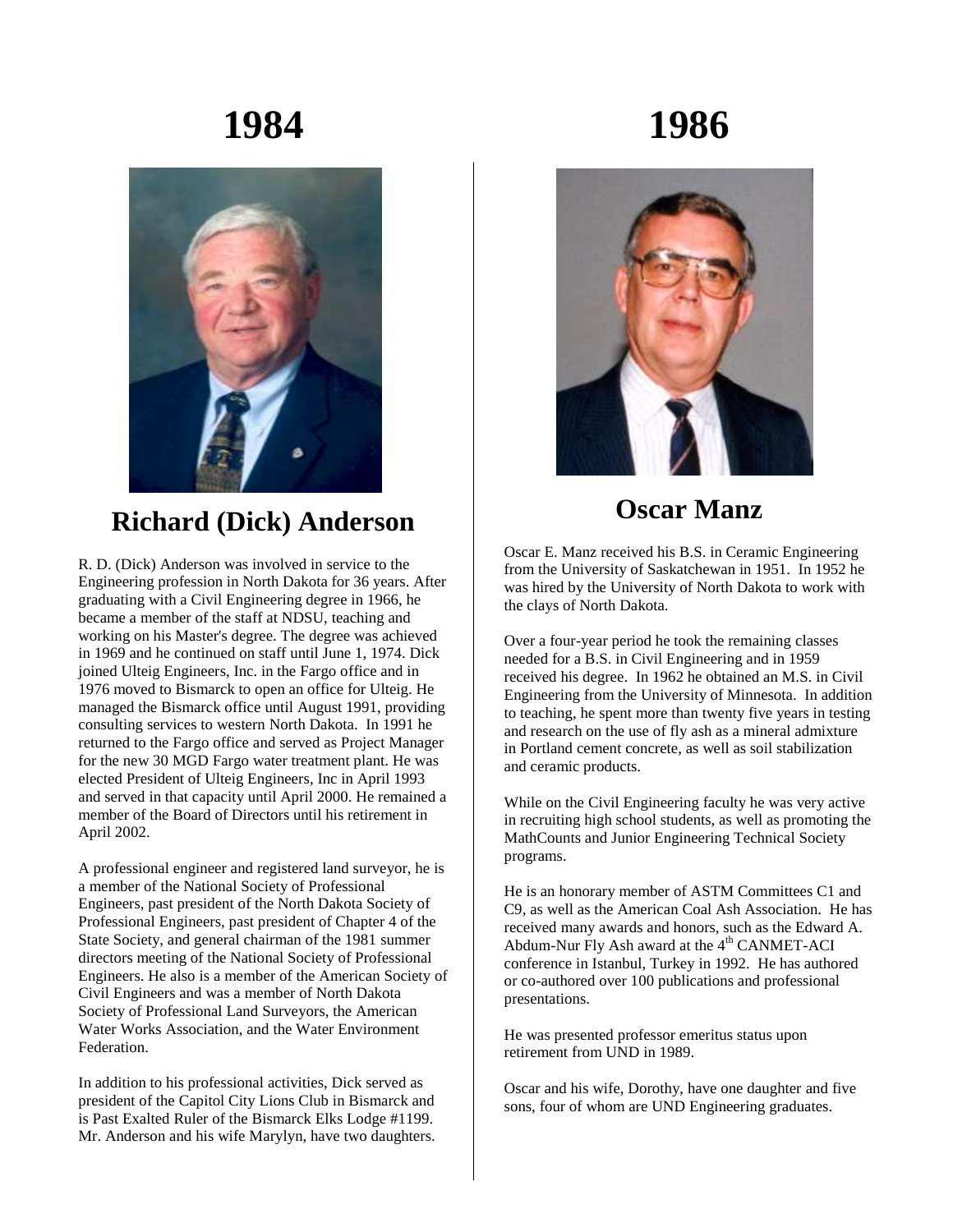

### **Dennis Meyer**

Dennis F. Meyer retired from the Soil Conservation Service, US Department of Agriculture, after 31 years holding various positions such as area engineer, watershed project engineer, staff engineer and engineer in charge of special projects.

Mr. Meyer received a B.S. in Agricultural Engineering from North Dakota State University. He has been credited with designing the "Dakota System" and the "Mini-Dakota System" for handling agricultural waste in a safe and cost efficient manner. He also developed a Hydraulic Irrigation Intake Structure to provide a simple, economical and lowmaintenance intake structure for irrigation systems.

Dennis is active in civic, social, business/ financial and church organizations and holds two invention patents. His professional involvement includes holding chapter and state offices within NDSPE and a past member of the ND State Board of Registration for Professional Engineers and Land Surveyors. He was president of the National Council of Engineering Examiners from 1987 to 1988.

His professional activity has brought honors and recognition including Who's Who in North Dakota 1984; Outstanding Alumnus, Bismarck Junior College National Alumni Association 1985, the North Dakota National Leadership Award of Excellence 1988 and the Distinguished Service Award from the Council of Examiners for Engineering and Surveying in 1996.

Dennis and his wife, Bernice, have two daughters and two stepsons.

## **1991**



### **Frank B. Orthmeyer**

Frank Orthmeyer of Sioux Falls, SD contributed 41 years of engineering service to the people of ND and SD. He worked as a Project Engineer for the City of Bismarck 1949-1966, as the City Engineer for the City of Mitchell 1966-1970 and as the City Engineer & Director of Public Works for the City of Grand Forks 1970-1991.

A professional engineer, he was a member of the National Society of Professional Engineers, a member of the North Dakota Society of Professional Engineers, served on the North Dakota State Board of Registration, and was elected Secretary of the ND State Board of Registration.

In addition to his professional activities, Mr. Orthmeyer was a member and served on the board of the Water Pollution Control Federation, from which he received the Arthur Sidney Bell Award, a member of the American Water Works Association, a life member of the American Public Works Association, was elected to the North Dakota Garrison Conservancy Board from which he received the North Dakota Water Wheel Award.

Mr. Orthmeyer graduated from North Dakota State University in 1949 with a BS degree in Civil Engineering.

He and his wife, Inez, live in Sioux Falls, South Dakota. They have four sons and a daughter.

Mr. Orthmeyer's retirement activities include traveling, wood carving, teaching wood carving, wood working, oil and water color painting, and playing bridge.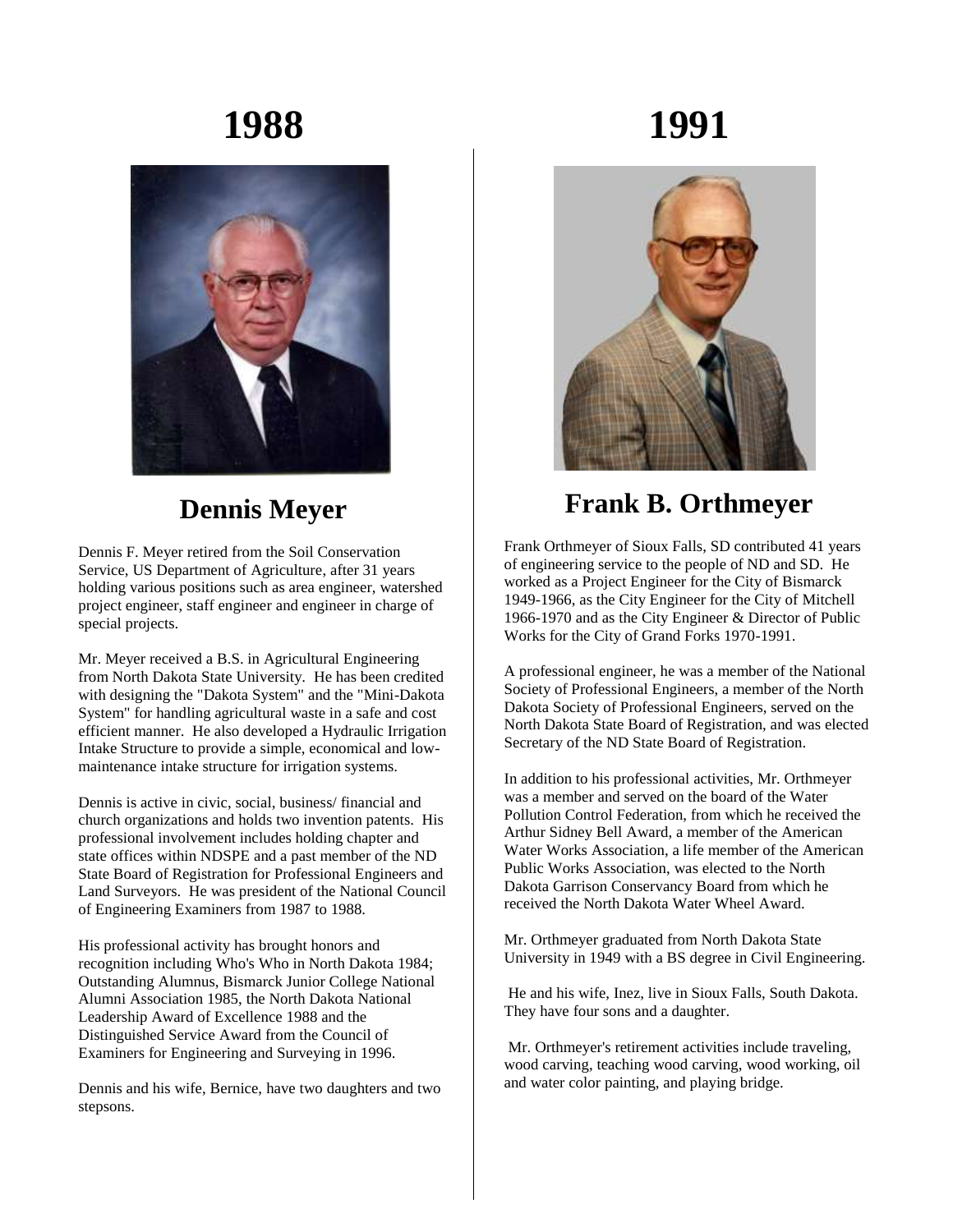

#### **Gil Fossum 1918-2001**

Guilford (Gil) Fossum began his 38 year teaching career in civil engineering at the University of North Dakota in 1946. He was granted professor emeritus status upon retirement in 1984.

Gil attended Concordia College and graduated from the University of North Dakota in 1942 with a degree in civil engineering. He enlisted in the US Navy, and served in the South Pacific during World War II. He attended officer's training school and was discharged as an ensign first class. In 1951, he earned a master's degree in civil engineering from Iowa State University, Ames, Iowa.

He married Agnes (Peggy) Myers on August 25, 1945, in Grand Forks. In 1992, he was awarded the Elwyn F. Chandler Award by the North Dakota Society of Professional Engineers for outstanding contribution to the advancement of the engineering profession. He served as NDSPE secretary/treasurer and executive secretary from 1985 to 1991.

He served as the official scorer for the UND Sioux men's basketball team and was a long-time Sioux Booster. He was a lifetime member of United Lutheran Church where he taught Sunday school and served on numerous committees.

He and his wife Agnes (Peggy) had two sons and two daughters.

**1993**



### **Monte Phillips**

Monte L. Phillips is a UND Emeritus Professor of Civil Engineering. He received a Ph.D. with an emphasis in Geotechnical Engineering from the University of Illinois, and a BS and MS degree in Civil Engineering from UND. During a thirty-nine year career as an educator, he served on the faculties of the University of Illinois, Ohio Northern University, and the UND.

Professor Phillips was active in several technical and professional engineering societies including: National President 1994-95 and Fellow of the NSPE; President 2000 and Fellow of the National Academy of Forensic Engineers; North Dakota Section of the American Society of Civil Engineers past two-term president and Fellow; National Institute of Building Science Board of Directors; Chair of the National Board of Governors of the Order of the Engineer.

He is the recipient of the North Dakota National Leadership Award of Excellence presented by Governor Schafer in recognition of his national leadership as president of NSPE. He served a five-year term, including chair, on the North Dakota Board of Registration for Professional Engineers and Land Surveyors.

In retirement he has chaired and served on numerous task forces and committees of the National Council of Examiners for Engineering and Surveying and was awarded the Council's 2005 Distinguished Service Award. He currently serves as the NCEES representative on the ABET Board of Directors.

He and his wife Niomi are parents of three daughters and eight grandchildren.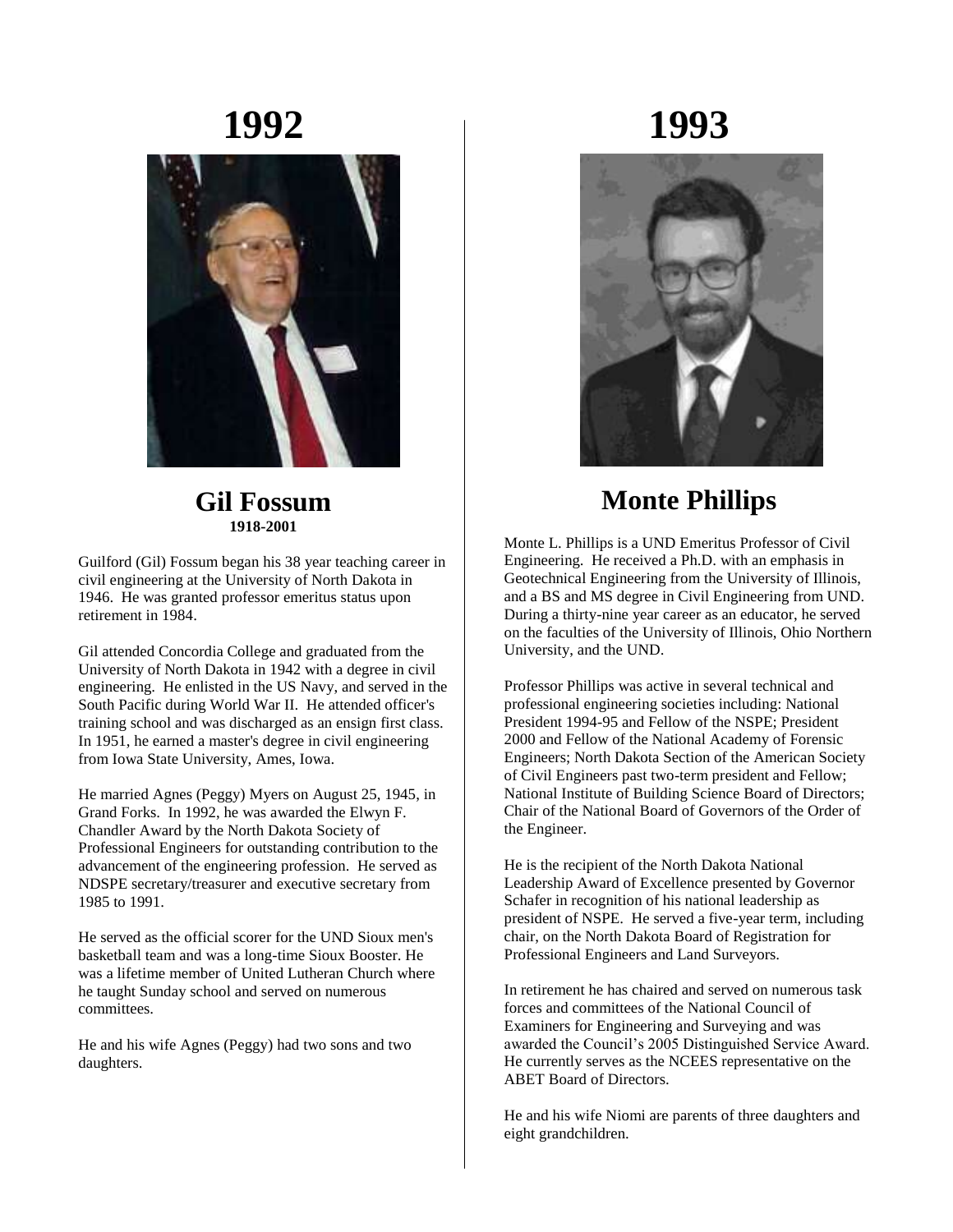

### **Raymond Rolshoven**

Raymond Rolshoven joined Ulteig Engineers in 1981 in their Bismarck office and provided consulting services for communities in North Dakota. He retired in 1994.

Ray served in the U.S. Army during 1951 and 1952. After graduating from North Dakota State University in 1959, he was employed with Toman Engineering in Mandan. From 1966 to 1978, he was engaged as a sanitary engineer with the Division of Water Supply and Pollution Control with the North Dakota State Department of Health. During this time, he advanced to become the Assistant Director of the Division and after 1972 his major responsibility was the supervision and management of the Environmental Protection Agency's Construction Grant program for the construction of waste water interceptor and treatment facilities for municipalities in North Dakota. From 1978 to 1981, he joined a local development firm involved in land development for residential and industrial uses.

During his career he has been a member of the American Public Works Association and the American Water Works Association. He is a Life Member of the Water Environment Federation and the North Dakota Water Environment Association. He has served as the NDWEA President and as its National Director for a three-year term. He has been active in NDSPE and NSPE for many years and has served as NDSPE President and also a three-year term as its National Director. In 2002, after recommendation by the Board of Directors of NDSPE and approval by NSPE, Raymond was honored to be Fellow Member of NSPE.

Raymond and his wife, Bernice have had five children, two daughters, and three sons [one deceased].

## **1995**



### **Robert F. Muscha**

Robert Muscha joined Houston Engineering in Fargo in 1970 and became a partner in May of 1972. He was with Houston Engineering on a full-time basis until 1997 when he sold his interest in the business. He continues to work there on a part-time basis. While at Houston Engineering he worked on general civil engineering projects mostly in the area of surface water.

Mr. Muscha volunteered to be drafted into the army and was later selected to attend OCS. After he left the Active Army he joined the North Dakota National Guard and served 30 years retiring in 1986 as a full colonel. He worked for Red River Engineers, owned by John Oakey and R. J Roberts, while in college and graduated in 1963 from NDSU with a Bachelor of Science in Civil Engineering.

He has served in various offices of a number of organizations including State President of North Dakota Society of Professional Engineers, Catholic Order of Foresters and the Reserve Officers Association. He is a member of the Veterans of Foreign Wars, American Legion, Elks Lodge, Catholic Order of Foresters, National Society of Professional Engineers and the Fargo-Moorhead Engineers Club. In 2002 he was named a Fellow by NSPE upon the recommendation of the Board of Directors of the North Dakota Society of Professional Engineers. He also served on several boards and Committee's at Holy Spirit Church.

He married Carol Bowen and they had a son and a daughter.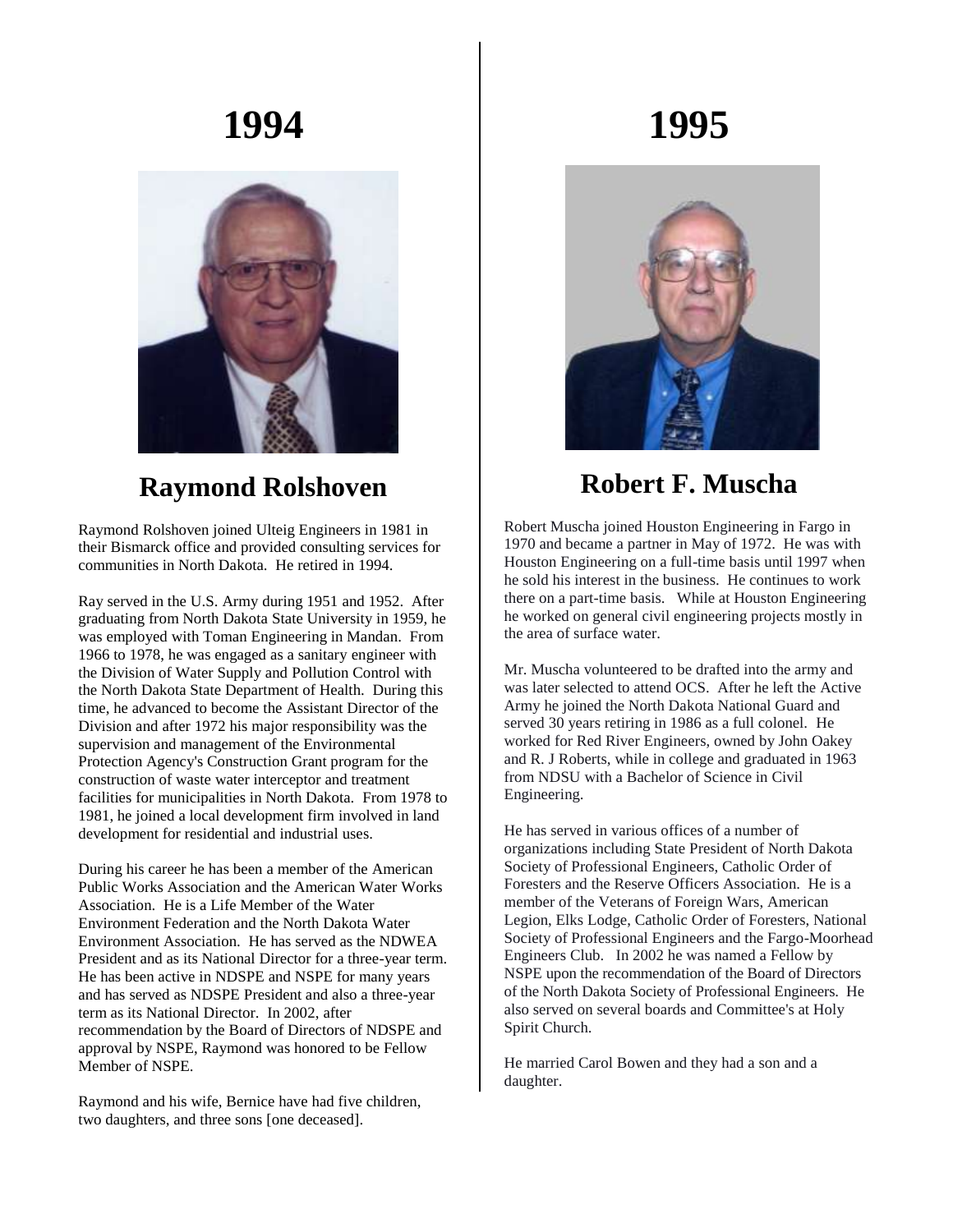## **1999**



### **Vern Zink**

Laverne (Vern) Zink served as Executive Secretary and legal counsel for the North Dakota State Board of Registration concurrently with his law practice from 1982 until retiring in 1995. He served as Special Assistant Attorney General and wrote the Soil Classifiers registration law.

Mr. Zink, a registered Professional Engineer and a licensed Lawyer, served as an engineer with the Bureau of Reclamation after graduating from North Dakota State University in 1956. He was admitted to the practice of law in North Dakota and federal courts in 1963. He then served as chief of Planning with the North Dakota Department of Transportation for 18 years.

From 1974 to 1982 he formed his own consulting firm (TPI Inc.). The North Dakota power plant and transmission facilities siting rules and regulations were developed for the North Dakota Public Service Commission. He was an exchange student to Costa Rica in 1952 and 1953.

He received a Meritorious Service award from the National Council of Engineering Examiners. He has served on numerous committees for the National Academy of Sciences and on the Advisory Board for the Texas Transportation Institute.

He is member of the Cathedral of the Holy Spirit and has served in many capacities in church service; is a life member of the Elks; served on the Bismarck Planning Commission; the St. Alexius Hospital Board; president of the Kiwanis Club; many years active in the Bismarck Chapter of the NDSPE. He and his wife Beverly have three daughters.

### **Clifford (Kip) Moore**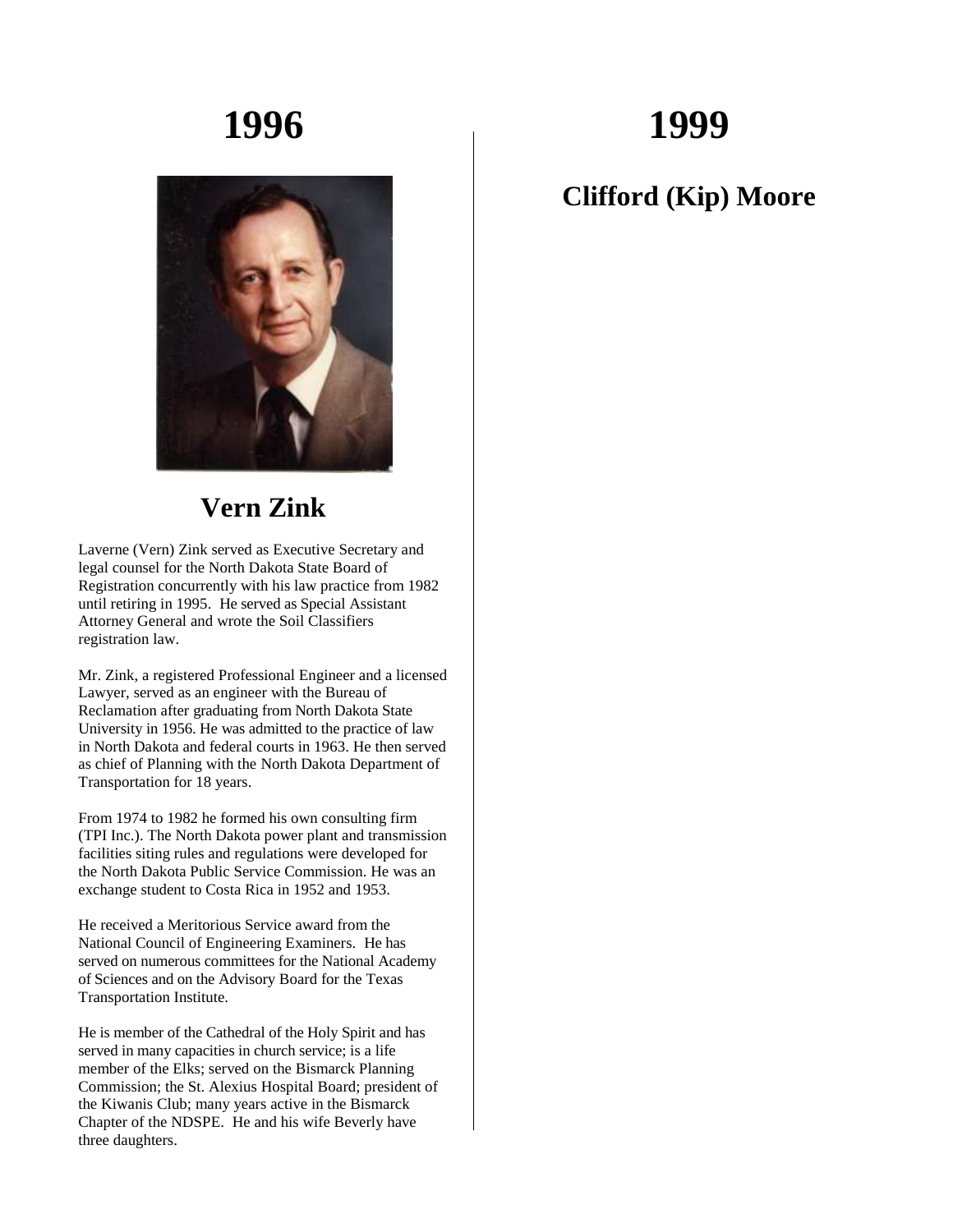

### **Marshall Moore**

For more than seven years, Marshall W. Moore served as director of the North Dakota Department of Transportation. His position was a capstone for years of service serving North Dakota and the region.

Moore distinguished himself as an engineer, legislator, fighter pilot and entrepreneur, earning the respect of lawmakers from North Dakota to Washington, DC. He has been one of few DOT directors who was also an engineer.

At the NDDOT he addressed transportation needs throughout the state and furthered the growth of information technology. His comprehensive business plan reflected his 30 years in the private sector where he cofounded Moore Engineering, Midwest Technical Laboratory, and the architectural and engineering planning firm of Halvorson, Moore, Strague and Moore.

While his government service included four terms in the North Dakota legislature from 1981 to 1987, he also directed the North Dakota Farmers Home Administration from 1989 to 1992.

From 1994 through 1996 Marshall was active in the Western Association of State Highway and Transportation Officials, serving as president in 1996.

In 2000, Marshall received the Agrey Award which recognizes and honors an individual who has made significant contributions to the State of North Dakota, its citizens and its business community through involvement in transportation.

Marshall and his wife, Rosemary, had two sons and three daughters.

## **2001**



### **James L. Jorgenson**

James L. Jorgenson is founder and Chairman of the Board of Metal Building Software, Inc. in Fargo, ND. Metal Building Software is a software program that does the complete design, detailing, costing and drafting of steel framed metal buildings. Previous to this he was on the civil engineering faculty for 33 years serving as chair of the department from 1970 - 1981. He was employed by a structural engineering firm in Minneapolis and by Kaiser Engineers in California.

Dr. Jorgenson received his bachelors degree from the University of North Dakota, his masters degree from Northwestern University and his PhD from Purdue all in the area of civil engineering.

He is an active member of NDSPE, NSPE and ASCE. In 1996 he was appointed to the North Dakota Board of Registration for Professional Engineers and Land Surveyors. His current term will end in 2006.

Dr. Jorgenson has been active in different community organizations including President of the Hope Lutheran Church Council and President of Lutheran Students Council at NDSU.

His work with Metal Building Software has permitted him to work closely with engineers from throughout the world. Dr. Jorgenson states that as engineers it is interesting how much we have in common even though we have marked differences in forms of government and in culture.

Dr. Jorgenson and his wife, Jean, have two sons and a daughter. Their son Dean, a professional engineer, is president of Metal Building Software.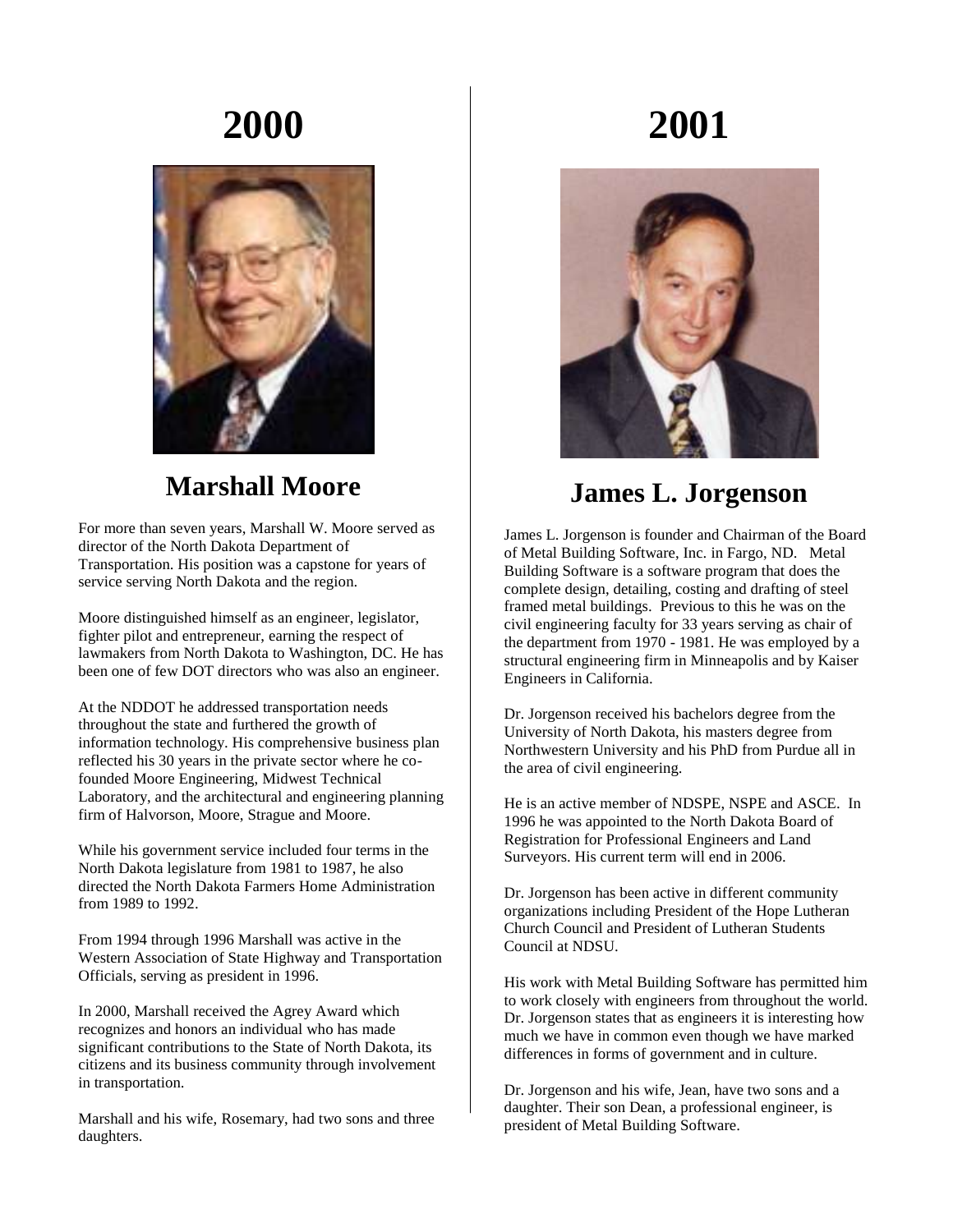

### **Lawrence H. Woodbury**

Lawrence Woodbury began his engineering career in 1968 after receiving his BSCE from NDSU. He started graduate school and working as a consulting engineer for Intertec, Inc. in Minneapolis. In 1970 he was called to active duty in the US Air Force as a base civil engineering officer at RAF Mildenhall, England. While on active duty he completed an MBA through the University of Utah. He left the Air Force in 1974 and joined Houston Engineering, Inc. in Fargo as a civil engineer. He transferred his military commission to the ND Air National Guard retiring in the rank of Brigadier General in 2006. He completed a Masters degree in Civil Engineering and a PhD in Engineering, both from NDSU, while working full time for Houston Engineering. His engineering career has focused primarily on water resources engineering project development. In the fall of 1988 Dr. Woodbury joined the Civil and Construction Engineering Department at NDSU as an associate professor. He returned to Houston Engineering, Inc. in 1994 and in 1997 he was elected President and subsequently Chairman of the Board in 2002.

Dr. Woodbury is a licensed Professional Engineer in North Dakota and seven other states, and is certified as a Professional Hydrologist. He served as a member of the ND State Board of Registration for Professional Engineers and Land Surveyors from 1995 to 2005. He is an active member of NDSPE, serving as past president of both Chapter 4 and the state NDSPE. He is a Fellow Grade Member of ASCE and numerous other professional societies.

Dr. Woodbury is active in Fargo Lions, and plays clarinet and saxophone in several area bands. Dr. Woodbury and his wife Annette (BS in Landscape Architecture from NDSU), have a daughter and a son.

## **2005**



### **Ronald Apanian**

Ronald Apanian had a most rewarding and fulfilling career in engineering education. He started teaching in the Civil Engineering program at the University of North Dakota at the rank of Instructor in 1957 and retired as Professor and Chairman in 1999. He is currently a UND Emeritus Professor and Chairman of Civil Engineering. Ron earned the BS and MS degrees in Civil Engineering from UND in 1956 and 1958. In 1965 he was awarded a National Science Foundation Faculty Fellowship so he and his wife, Dorine whom he married in 1956, packed themselves and their four children off to Stillwater, Oklahoma. He earned the Ph D degree in structural engineering from Oklahoma State University in 1967.

Ron Apanian was active at the local and state levels in NSPE and ASCE. He served on many committees and as president of Chapter One of NDSPE and as state president of NDSPE. He served two five-year terms on the North Dakota Board of Registration for Professional Engineers and Land Surveyors and served one year as chairman of the Board. While a member of the Board he served on several sub-committees of the National Council in the area of professional examination preparation.

In addition to his career in education Ron stayed current in engineering practice by consulting with firms of L. W. Burdick and Webster, Foster and Weston.

Ron and Dorine continue to live in Grand Forks although they spend a fair amount of their time at their cabin in Minnesota. Their four children are all graduates of UND and have given them fourteen grandchildren.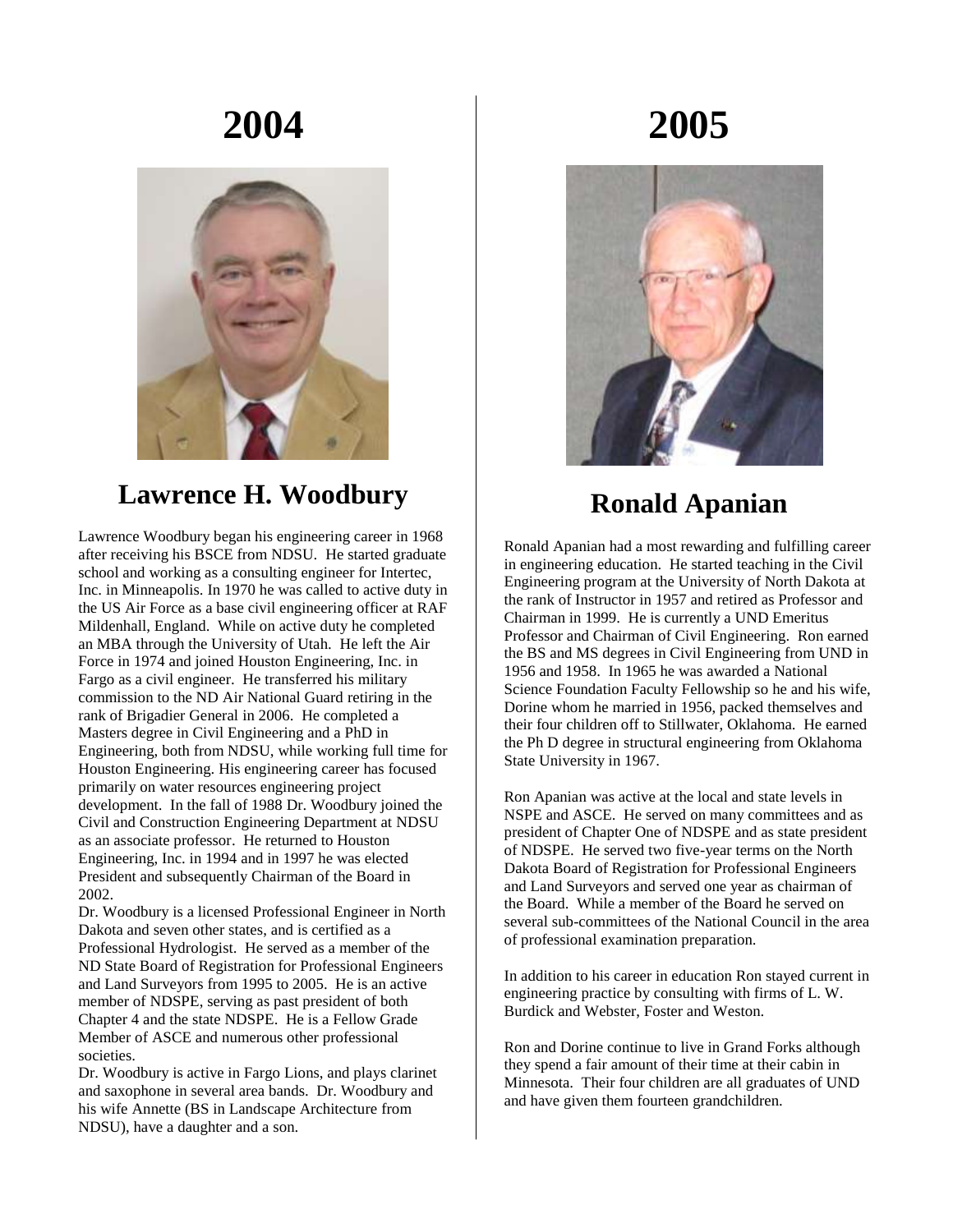

### **Lon Drevecky**

Lon Drevecky founded Prairie Engineering, P.C. in 1979 and currently serves as a Senior Partner and President. Prairie Engineering, P.C. has offices in Minot and Bismarck and is a consulting firm specializing in Mechanical and Electrical design for the building industry.

Mr. Drevecky graduated Valedictorian from Adams HS in 1966 and received his BSME from NDSU in 1970. While at NDSU he participated in Air Force ROTC, Served as Arnold Air Society Commander and was called to active duty in 1970. Lieutenant Drevecky served as Mechanical Design Engineer at Lackland AFB Tx., and Chief of Program Development in the 341<sup>st</sup> Civil Engineering Squadron at Malmstrom AFB Mt.

Captain Drevecky completed his military obligation in 1974 and accepted a position as mechanical design engineer with Schmit, Smith and Rush in Minot.

Mr. Drevecky was first licensed as a Professional Engineer in 1975 and is currently licensed in six states.

Mr. Drevecky has served as President of Bread of Life Lutheran Church Council and the Minot Exchange Club.

Mr. Drevecky has served as NDSPE Chapter II President, NDSPE State President, NDSPE National Director, ACEC/ND President, ASHRAE Member, Board Member and Past Chairman of the ND State Board of Registration for Engineers and land Surveyors and has been a member of the ND State Plumbing Board for 17 years, currently serving as President.

Mr. Drevecky talks to high School students about careers in engineering and works at the Minot area NDSPE sponsored MATHCOUNTS competition annually.

Lon and his wife Sandy have one daughter, one son and two grandchildren.

## **2007**



### **Gary Arman**

Gary Arman graduated with a Bachelor Science Degree in Civil Engineering from NDSU in 1967. Following graduation he was employed by the Kansas Highway Commission before he accepted a manager's position with Twin City Testing/Soil Exploration in Eau Claire, Wisconsin.

Upon his return to North Dakota in 1978 he became involved with NDSPE Chapter 3. He was instrumental in fund raising for the 1981 NSPE National Summer Meeting which was held in Bismarck. After all the meeting bills were paid, the remaining funds were used to create the NDSPE Education Foundation Scholarship Fund.

He later served as vice-president, president-elect and president of Chapter 3. He also held similar offices with NDSPE.

Mr. Arman served two terms on the North Dakota State Board of Registration for Professional Engineers and Land Surveyor being appointed by both Governors Schafer and Hoeven

At the time of receiving this reward Mr. Arman was selfemployed working as a special consultant to Braun Intertec Corporation.

Gary is currently involved with the Bismarck-Mandan Development Association and is a member of the Bismarck-Mandan Chamber's Transportation committee which he has chaired several times.

He is actively involved with the Capital City Lions Club and the United Way. Over the years he has coached little league soccer and has been involved with scouting.

He and his wife Inez have a son and a daughter.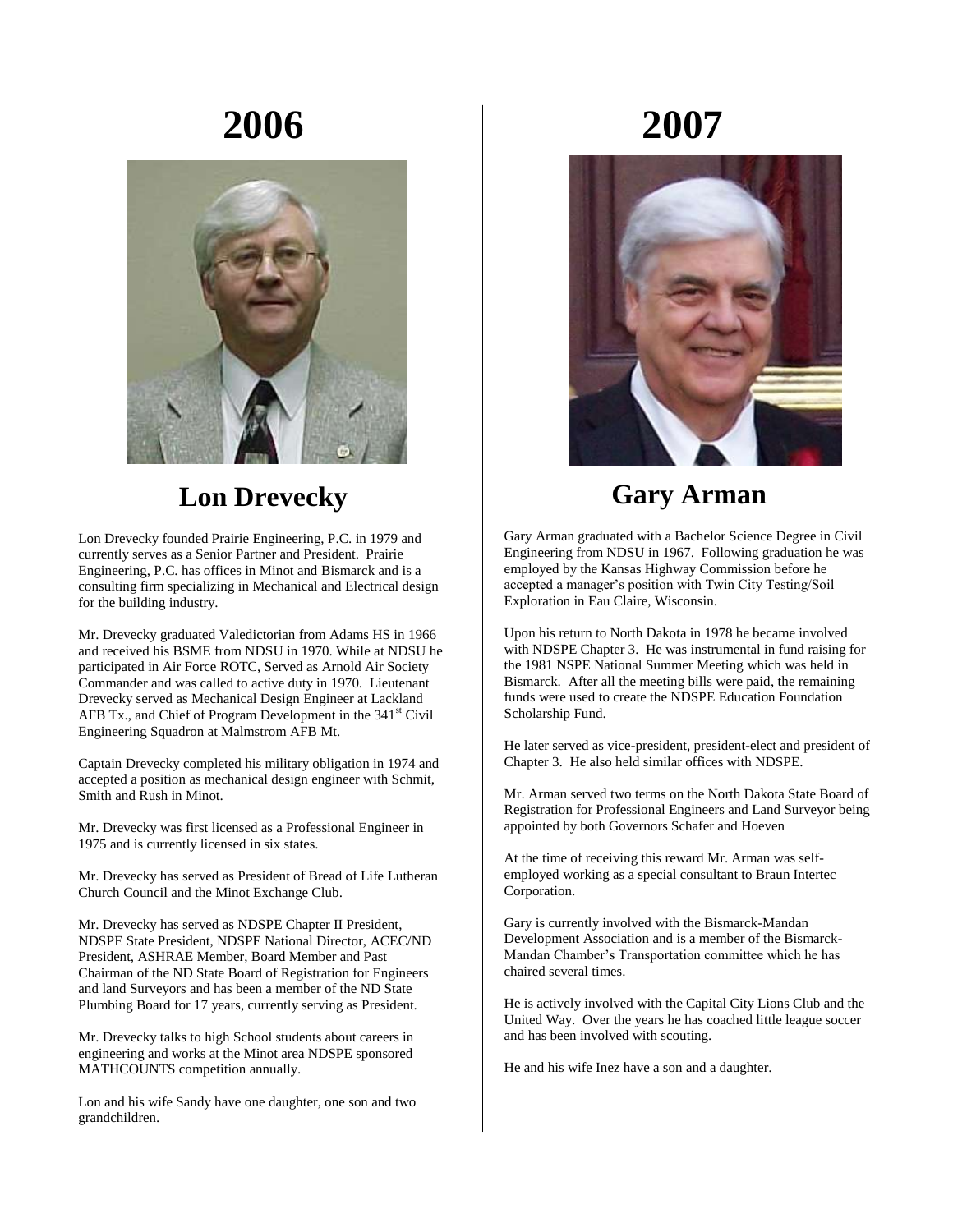

#### **Dean Wieland**

Dean Wieland was a founder of CPS, Ltd in Grand Forks in 1979. He served as president of CPS, Ltd until 2002. Immediately prior to that he joined his friend and college classmate, Gary Sanders, in the Floan Sanders Engineering firm in East Grand Forks, MN. Dean's contributions to the consulting engineering profession are marked by assisting communities in improvements to the quality of life, including water distribution, wastewater collection and treatment, streets, parks and sites for new buildings and developments.

Mr. Wieland graduated in civil engineering from the University of North Dakota in 1967. Following that he was employed by the Kansas State Highway Commission before returning to North Dakota in 1973 to accept a position with the City of Grand Forks Engineering Department.

Mr. Wieland has been active in the American Society of Civil Engineers, American Water Works Association and the water Environment Federation. He served in all the offices of NDSPE Chapter 01 and served as NDSPE state president in 2002-2003.

Governor John Hoeven appointed Mr. Wieland to a five-year term on the North Dakota Board of Registration for Professional Engineers in Land Surveyors beginning July 1, 2007.

Dean has been a leader in St. Mark's Lutheran Church and has volunteered at Valley Memorial Homes. In 2004 he was inducted into the UND School of Engineering and mines Alumni Academy.

Dean and his wife Mae have traveled extensively as ambassadors for North Dakota. Their most recent trip was to the Three Gorges Dam in China.

Both their son and daughter are UND engineering graduates and registered professional engineers.

## **2010**

### **Michael Gunsch**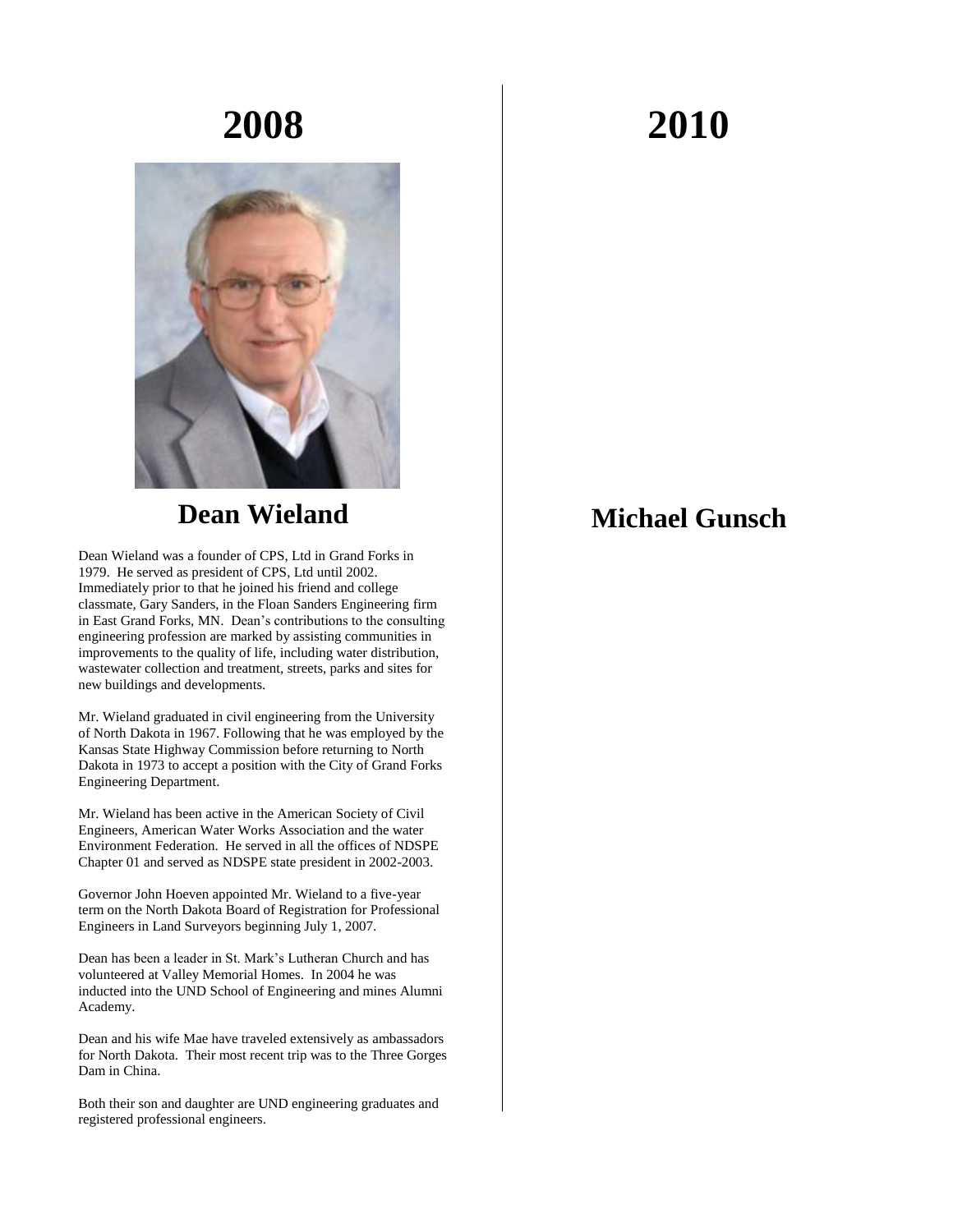#### **References**

The following individuals and groups provided information regarding Chandler Award recipients. Their assistance is greatly appreciated.

**Anderson, Allan J.** - *Bismarck Tribune*, December 19, 1997 and North Dakota Department of Transportation.

**Anderson, Richard (Dick) -** information provided by award recipient.

**Apanian, Ronald** - information provided by award recipient.

**Arman, Gary** – Nomination form for Chandler award.

**Bavone, A. L. -** Cliff Keller, Executive Secretary, N D Board of Registration for Professional Engineers and Land Surveyors.

**Bliss, J.W. -** Jan Tellman (grand-daughter), Wade Kritsky, City of Minot and *Grand Forks Herald*, September 12, 1966.

**Booth, E.J.** - Mel Bullinger, City of Bismarck and *Bismarck Tribune*, December 1, 1981.

**Bradley, R. E. -** Kathy McCarthy, Upper Great Plains Transportation Institute, NDSU.

**Burdick, L. W**. - Rosemary Leidholdt (daughter).

**Chandler, Elwyn F. -** Dean John Watson and Cadence Youngberg, School of Engineering and Mines, Univ. of North Dakota.

**Coleman, J. F. -** Kim Soper, Dakota Electric Cooperative and *Grand Forks Herald*, February 12, 1978.

**Collins, Charles (Cap) -** Priscilla Schlenker and Pam Gahner, Electrical and Computer Engineering Dept., NDSU.

**Dolve, R.M.** - Donna Alby, Mechanical Engineering, NDSU and *Fargo Forum*, October 29, 1961.

**Drevecky, Lon**. - information provided by award recipient.

**Fletcher, Alan -** Cadence Youngberg, School of Engineering and Mines, University of North Dakota.

**Fossum, Gil -** Cadence Youngberg and Mary Jo Sturman, School of Engineering and Mines, University of North Dakota.

**Hoisveen Milo, -** Sharon Locken, North Dakota State Water Commission.

**Isaacson, Maurice G.** - Mrs. Yvonne Isaacson (wife) and *Minot Daily News,* October 6, 1996.

**Jardine, John B. -** Donna Demars (daughter) and Cadence Youngberg, School of Engineering and Mines, UND.

**Johnson, Cliff -** Lois Jouette (daughter) and Vern Monger, North Dakota DOT, ret.

**Johnston, C. J.** - Robert H. Johnston (son) and Evan Hass, Northwestern Bell Company (retired).

**Jorgenson, James** - information provided by award recipient.

**Kirby, J. R. -** Hazel Bless (daughter) and *Bismarck Tribune*, June 19, 1991.

**Lium, E. K. -** Cadence Youngberg, School of Engineering and Mines, University of North Dakota.

**Mann Theodore E.** - Bob Dorothy, Merle McMorrow, Diane Powell and Brit Story, Bureau of Reclamation.

**Manz, Oscar -** information provided by award recipient.

**McLaughlin, James** - information provided by award recipient.

**Meyer, Dennis** - information provided by award recipient.

**Mirgain, Frank C. -** Sheri Tomaszewski, College of Engineering and Architecture, North Dakota State University.

**Moore, Clifford (Kip)** 

**Moore, Marshall -** Upper Great Plains Transportation Institute, North Dakota State University.

**Muscha, Robert F.** - information provided by award recipient.

**Orthmeyer, Frank B.** - information provided by award recipient.

**Phillips, Monte** - information provided by award recipient.

**Reich, Reuben -** David Leer, NDDOT and *Bismarck Tribune***,** January 9, 1989.

**Reiten, Palmer -** Cadence Youngberg, School of Engineering and Mines, University of North Dakota.

**Richmond, Lloyde** - W. Lloyde Richmond III, (grandson).